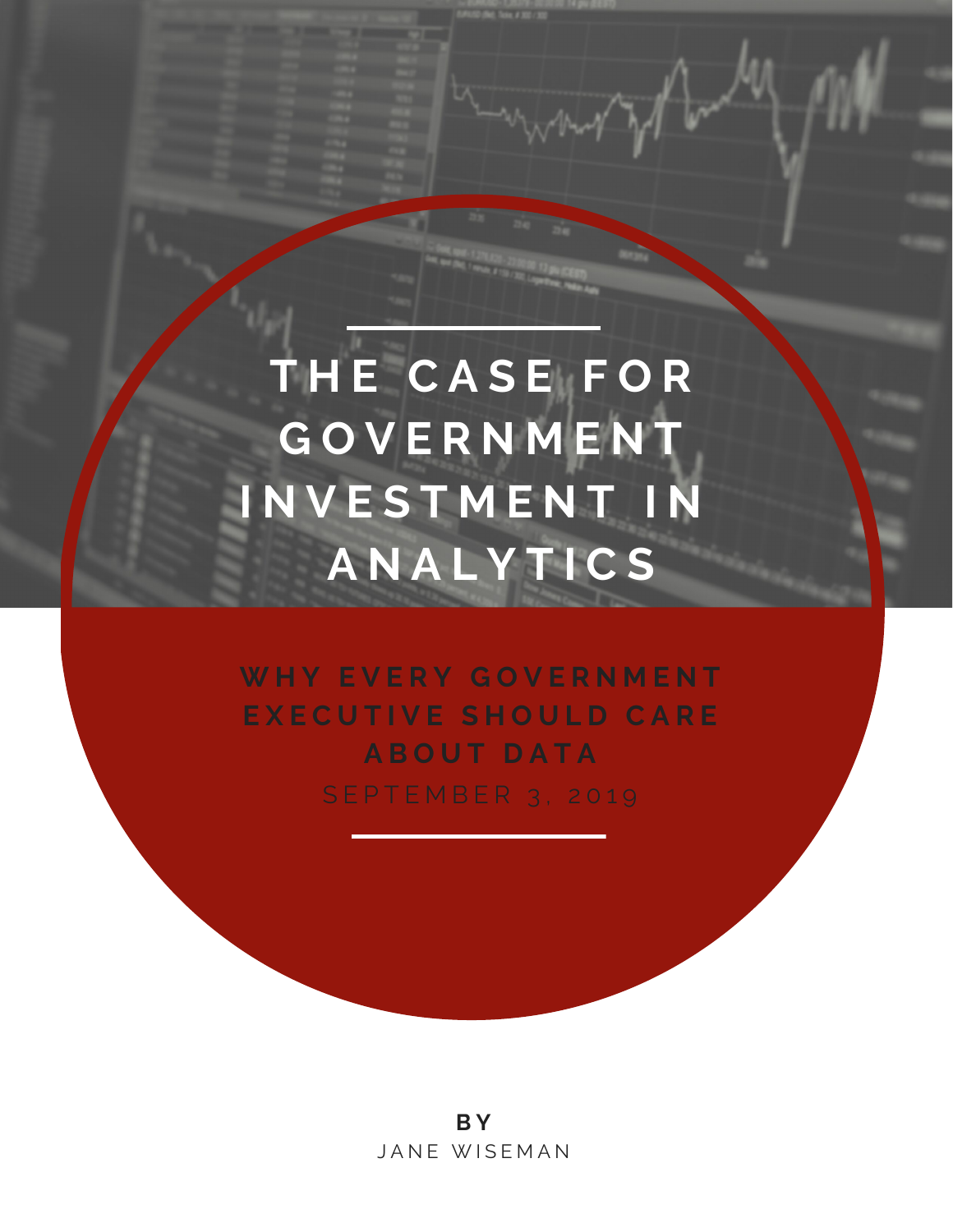# **Contents**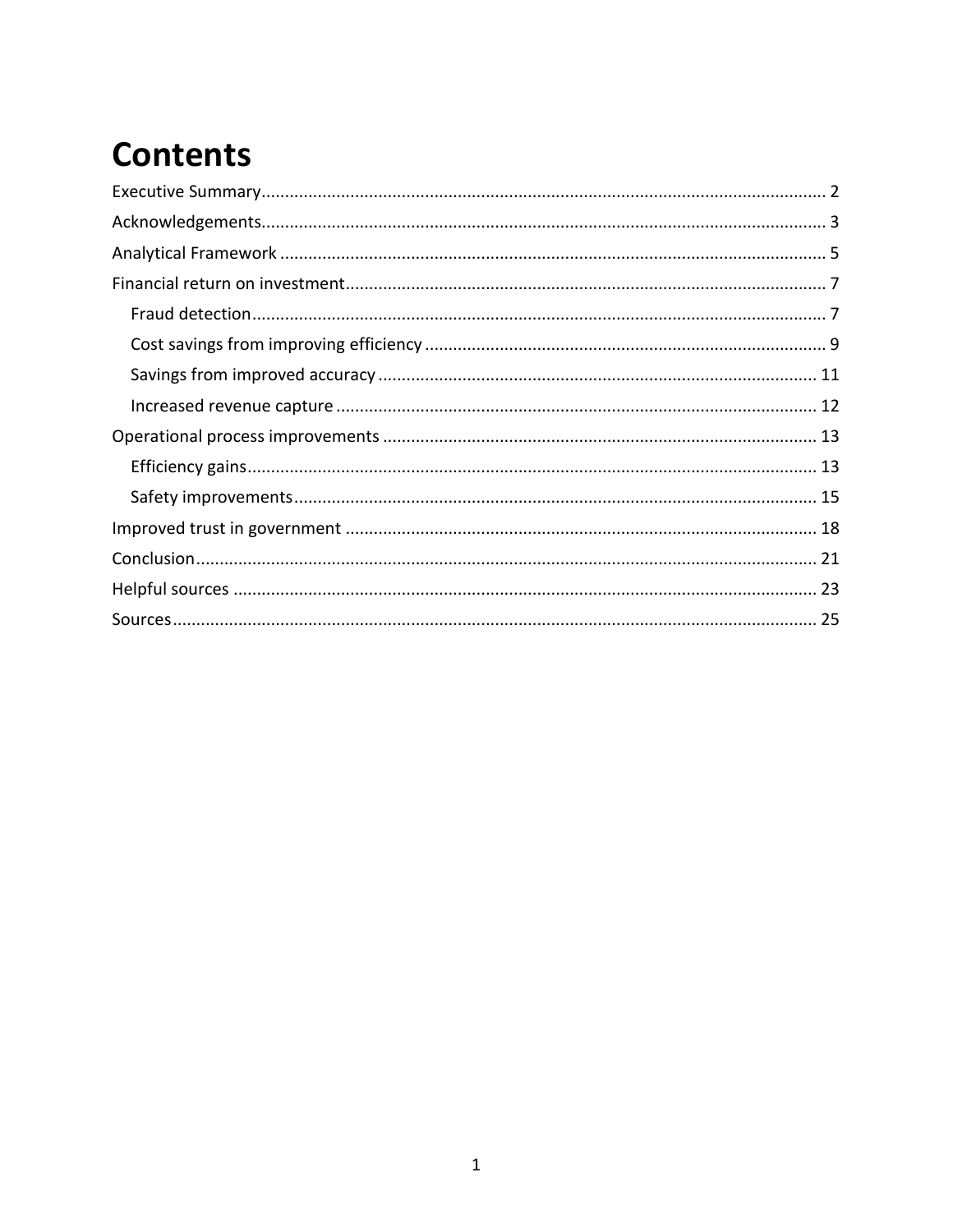# <span id="page-2-0"></span>**Executive Summary**

Government stands to gain \$1 trillion globally from using data analytics.<sup>1</sup> Few government data teams have the resources to document their value, but those that do can show as much as eight-to-one return on their cost. There is significant non-financial benefit as well, as public faith in government may improve when saving time and money is paired with increased transparency and accountability.

Many leading governments are already innovating with data and improving results, but these exemplars remain in the minority. While there are over 30,000<sup>2</sup> units of local government, only two dozen local governments have a data leader who participates in the Civic Analytics Network, a peer network of data leaders hosted by Harvard Kennedy School. Similarly small numbers of state and federal data leaders are in place. And fewer still have been able to document the concrete value of their results.

How can other state and local governments tap into this potential for public value? And how can they measure their impact and demonstrate value? This paper documents successful data analytics efforts in government and describes approaches to calculating returns. The purpose of this paper is to enable jurisdictions to make the case for investment in data analytics with a goal of advancing the state of data-driven government.

While there are many possible ways to describe the value to government of using data, this paper addresses three types of value created:

- Financial return attributable to analytics efforts;
- Operational process improvements achieved due to data and analytic approaches; and
- Increased faith in government attributable to data and transparency efforts.

With increasing availability of low-cost tools and large volumes of data for analytics, now is an excellent time for further investment in government analytics capabilities. Low cost and userfriendly analytics tools such as visualization and dashboarding allow for pattern analysis. Advanced analytic models can identify and predict negative outcomes that would have been overlooked by human judgment alone. Internet of Things (IoT) sensors, drones, and modern mapping tools have rapidly increased the availability and speed of location-based data analysis. In this environment, government leaders should carefully examine the successful examples here of providing financial benefit, operational efficiency, and improved faith in government.

 $1$  Cunningham, Susan; Davis, Jonathan; and Dohrmann, Thomas, "The trillion-dollar prize: Plugging government revenue leaks with advanced analytics," January 2018, McKinsey & Company.

<sup>2</sup> United States Census Bureau, Census of Governments, 2017.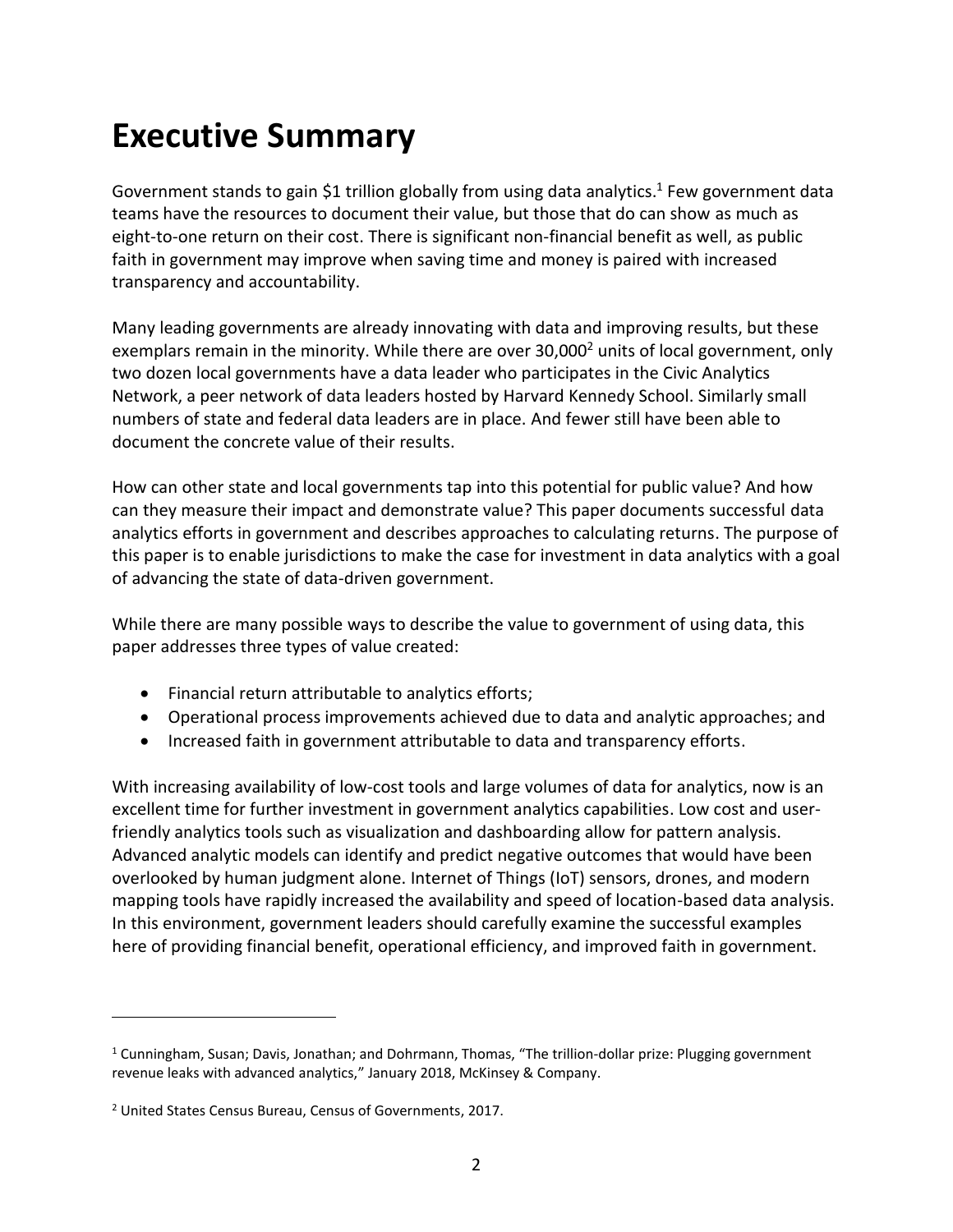# <span id="page-3-0"></span>**Acknowledgements**

This paper reflects helpful contributions and inspiration from many individuals, some of whom are listed as interviewees in the sources section of this document, and some of whom chose to remain anonymous. As always, the advice and guidance of Stephen Goldsmith cannot be underestimated. The paper reflects valuable input and suggestions from Michael Schnuerle, Chief Data Officer for the city of Louisville and chair of the Civic Analytics Network. As always, the editorial support and feedback of Katherine Hillenbrand was essential to producing a readable and coherent narrative.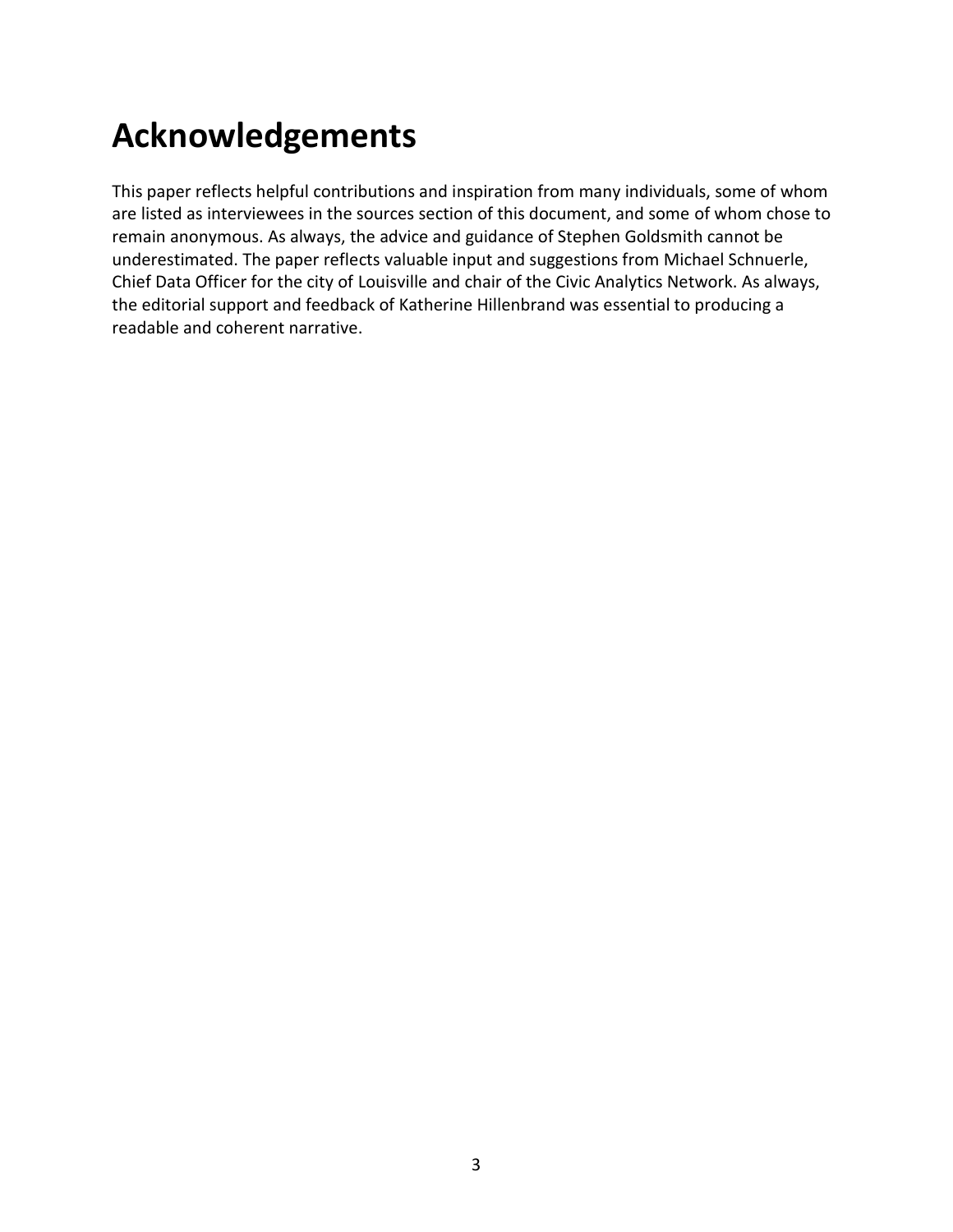# **Introduction**

 $\overline{a}$ 

While the application of big data analytics in government is not new, it is yet to be uniformly adopted. And yet, there is significant value to be achieved for those jurisdictions that adopt data analytics and related digital and technology approaches.

The consulting firm McKinsey estimates that globally, government stands to capture \$1 trillion by using big data analytics to identify both revenue not collected and to recoup payments made in error.<sup>3</sup> Looking at the return on investment, the firm's research shows that efforts to apply data analytics to eliminating waste, fraud, and abuse in government can have returns as high as 10 to 15 times their cost.<sup>4</sup> There is significant non-financial benefit as well, because as governments improve efficiency and decrease waste, fraud, and abuse, their esteem among the public grows and faith in government improves.

A great deal of excellent work is being done by data leaders in federal, state, and local government, as the examples in this paper demonstrate. Often, data leaders such as chief data officers are under-resourced and juggling competing demands on their time. Precious little time is left for calculating and documenting the return on investment for their projects. And yet, setting aside time to evaluate and record the benefits of their work might result in government leaders realizing how powerful an asset they have and investing more resources.

Leaders in jurisdictions and agencies without a current data leader may see that creating such a position would bring value and help advance an agenda of not only better service to the public, but also improved public faith in government.

Many experts believe that the gap between analytics leaders and laggards is growing, not closing. As technology author Tom Davenport points out, advanced analytics tools are likely to help those already at an advantage as "big companies get bigger."<sup>5</sup> This is true in the public sector, as networking helps the leaders accelerate their achievements, while momentum to appoint new data officers is dissipating.

With this in mind, it is critical that state and local governments that have not already become leaders in analytics begin now to address this challenge, and an important first step is making the case for investment. This paper aims to help in that regard by providing evidence as well as

<sup>&</sup>lt;sup>3</sup> Cunningham, Susan; Davis, Jonathan; and Dohrmann, Thomas, "The trillion-dollar prize: Plugging government revenue leaks with advanced analytics", January 2018, McKinsey & Company.

<sup>4</sup> Cunningham, Susan; McMillan, Mark; O'Rourke, Sara; and Schweikert, Eric, "Cracking down on government fraud with data analytics", October 2018, McKinsey & Company.

<sup>5</sup> Davenport, Thomas H. *The AI Advantage: How to Put the Artificial Intelligence Revolution to Work*, MIT Press, 2018, page 32.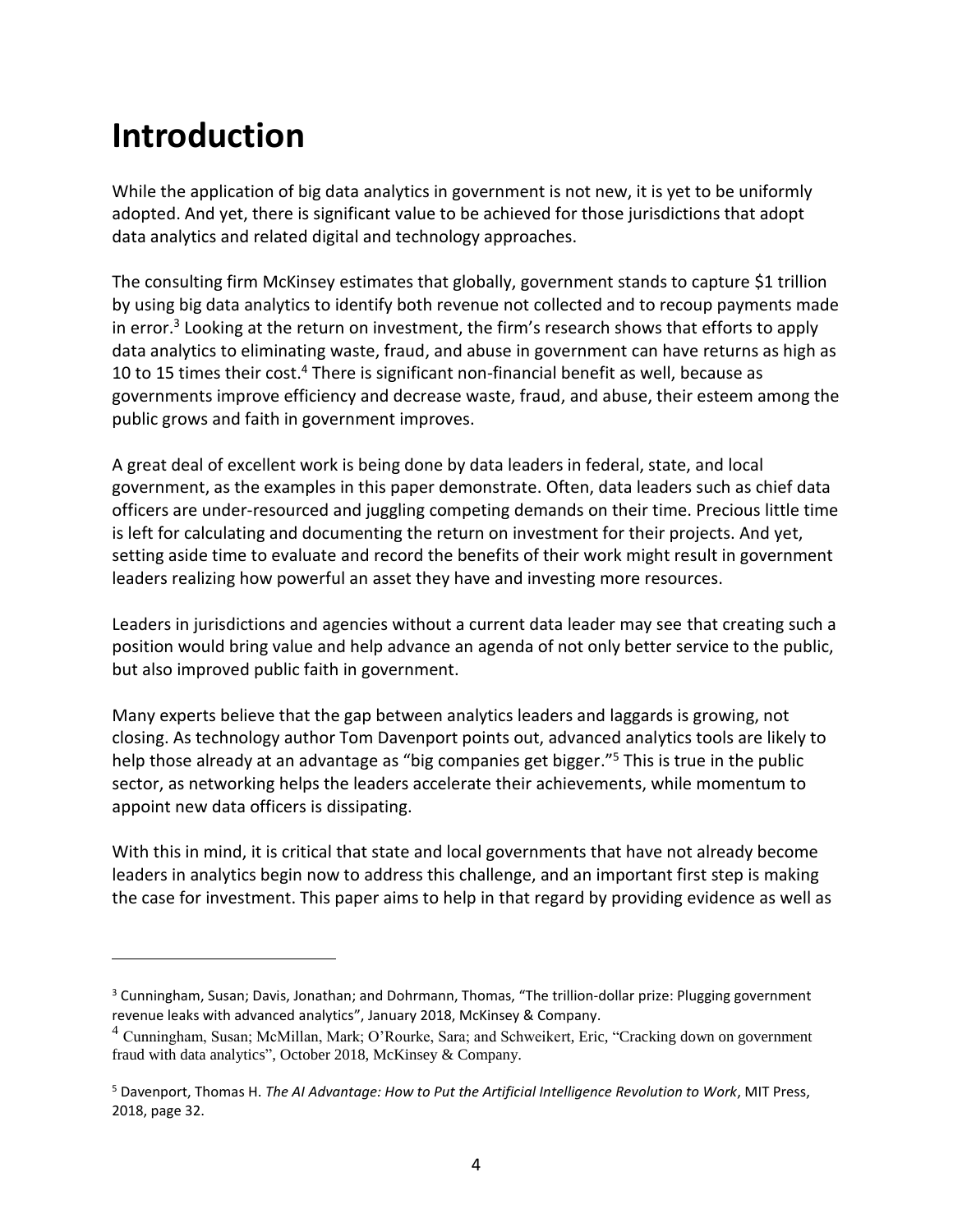an analytical framework for measurement of three types of value created: financial, operational and public trust in government.

# <span id="page-5-0"></span>**Analytical Framework**

The table below describes the three categories of public value: financial, operational, and public trust in government, and then provides examples and methods of measuring each type of result.

| <b>Analytical Framework for Public Value Realization</b><br><b>For Government Data Analytics</b> |                                                                                                                                                                                                                                                                                                                                                                                                                                                                                                                                                   |                                                                                                                                                                                                                                                                                |  |
|--------------------------------------------------------------------------------------------------|---------------------------------------------------------------------------------------------------------------------------------------------------------------------------------------------------------------------------------------------------------------------------------------------------------------------------------------------------------------------------------------------------------------------------------------------------------------------------------------------------------------------------------------------------|--------------------------------------------------------------------------------------------------------------------------------------------------------------------------------------------------------------------------------------------------------------------------------|--|
| <b>Type of gain</b><br>achieved                                                                  | <b>Example</b>                                                                                                                                                                                                                                                                                                                                                                                                                                                                                                                                    | <b>Possible Methods for</b><br><b>Measurement of Public Value</b>                                                                                                                                                                                                              |  |
|                                                                                                  | <b>FINANCIAL RETURN</b>                                                                                                                                                                                                                                                                                                                                                                                                                                                                                                                           |                                                                                                                                                                                                                                                                                |  |
| Fraud detection<br>cost savings                                                                  | Fraudulent tax returns identified by<br>$\bullet$<br>matching across databases,<br>probabilistic matching, anomaly<br>detection, natural language processing,<br>machine learning, network analysis,<br>etc.<br>Fraudulent unemployment insurance<br>$\bullet$<br>claims detected by matching against<br>other government databases<br>Fraudulent disability claims detected<br>$\bullet$<br>via matching data with internal and<br>external sources<br>Fraudulent prescriptions detected by<br>$\bullet$<br>matching against vital records, etc. | Dollars of increased revenue,<br>$\bullet$<br>number of fraudulent<br>payments stopped<br>Number of prosecutions for<br>$\bullet$<br>fraud<br>Value of assets returned to<br>$\bullet$<br>proper usage<br>Increase in compliance, and<br>$\bullet$<br>contribution to fairness |  |
| Efficiency<br>improvement cost<br>savings for a service<br>or function                           | Temperature control accuracy<br>$\bullet$<br>improved while reducing power usage<br>with sensors and analytics<br>Streetlight energy use lowered with<br>$\bullet$<br>smart sensors<br>Optimizing routes with real-time<br>$\bullet$<br>location and demand data, shortening<br>routes or idling times via smart routing                                                                                                                                                                                                                          | Cost savings on contracted<br>$\bullet$<br>service, product, or utility<br>Fuel cost saved<br>Environmental savings (e.g.,<br>$\bullet$<br>reduced carbon emissions,<br>etc.)                                                                                                  |  |
| Accuracy<br>improvement which<br>results in cost<br>savings                                      | Error checks performed by comparing<br>$\bullet$<br>across datasets or within systems with<br>internal flags for exceeding expected<br>threshold values<br>Compliance checks with automated<br>$\bullet$<br>flags for outlier data points                                                                                                                                                                                                                                                                                                         | Inaccurate payments<br>$\bullet$<br>prevented<br>Overpayments averted<br>Fees or fines for improper<br>payments averted                                                                                                                                                        |  |
| Increased revenue<br>capture                                                                     | Identifying missed opportunities for<br>$\bullet$<br>revenue capture with data and digital<br>tools<br>Efficiency of parking improved with<br>smart metering                                                                                                                                                                                                                                                                                                                                                                                      | Increased tax receipts<br>$\bullet$<br>Increased user fees<br>$\bullet$<br>Revenue gains with<br>$\bullet$<br>additional transaction<br>capture (e.g., parking)                                                                                                                |  |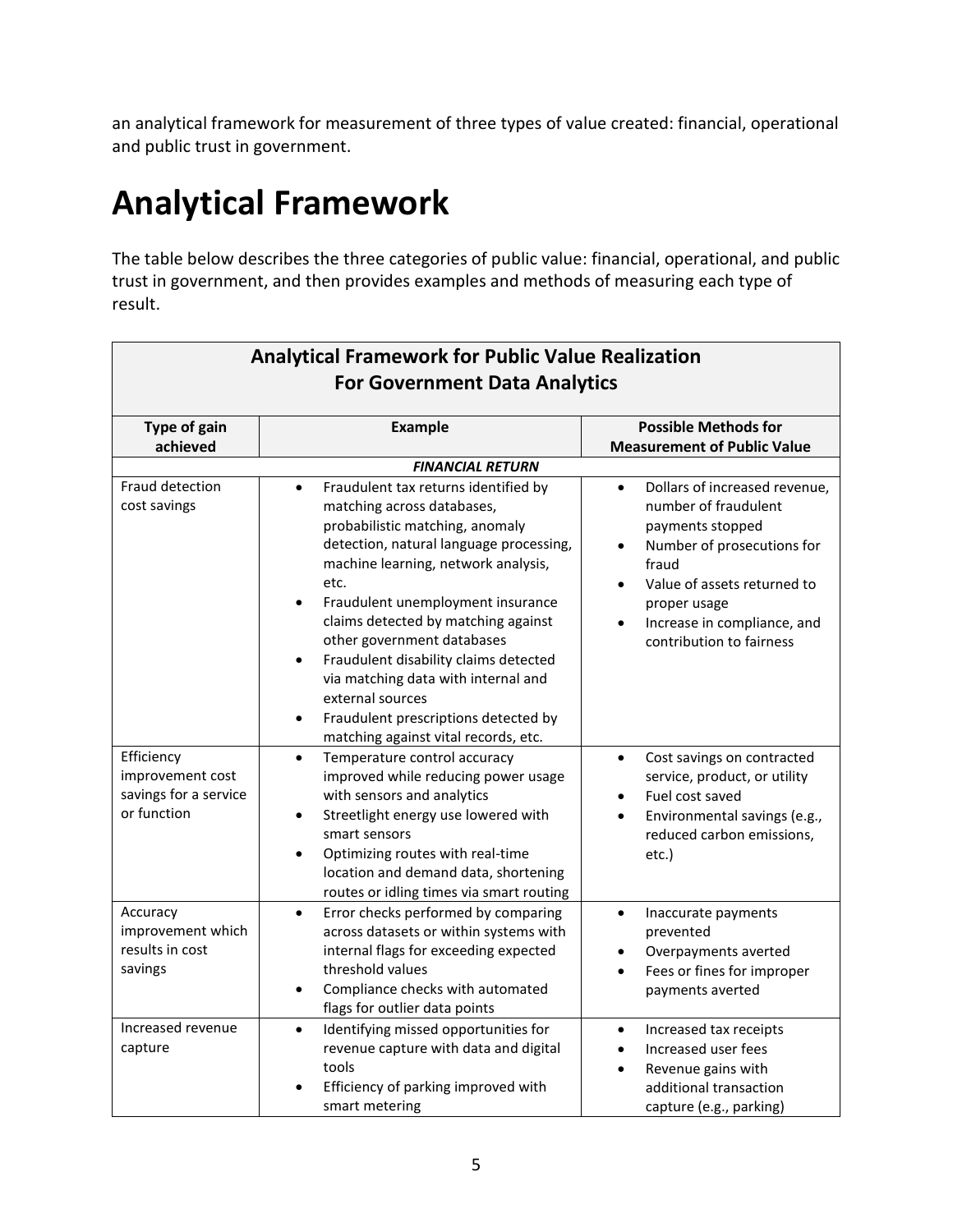| For Government Data Analytics                                                                                            |                                                                                                                                                                                                                                                                                                                                                                                                                                                                         |                                                                                                                                                                                                                                                                                                                                                                      |  |  |
|--------------------------------------------------------------------------------------------------------------------------|-------------------------------------------------------------------------------------------------------------------------------------------------------------------------------------------------------------------------------------------------------------------------------------------------------------------------------------------------------------------------------------------------------------------------------------------------------------------------|----------------------------------------------------------------------------------------------------------------------------------------------------------------------------------------------------------------------------------------------------------------------------------------------------------------------------------------------------------------------|--|--|
| <b>Type of gain</b>                                                                                                      | <b>Example</b>                                                                                                                                                                                                                                                                                                                                                                                                                                                          | <b>Possible Methods for</b>                                                                                                                                                                                                                                                                                                                                          |  |  |
| achieved                                                                                                                 |                                                                                                                                                                                                                                                                                                                                                                                                                                                                         | <b>Measurement of Public Value</b>                                                                                                                                                                                                                                                                                                                                   |  |  |
| <b>OPERATIONAL PROCESS IMPROVEMENT</b>                                                                                   |                                                                                                                                                                                                                                                                                                                                                                                                                                                                         |                                                                                                                                                                                                                                                                                                                                                                      |  |  |
| Efficiency<br>improvement for a<br>service or work<br>process that results<br>in improved<br>outcomes or time<br>savings | Predictive algorithms that use machine<br>$\bullet$<br>learning for structured data, natural<br>language processing for unstructured<br>data, etc.<br>Geospatial analysis to identify hotspots<br>$\bullet$<br>and service gaps<br>Restaurant inspectors find violations of<br>$\bullet$<br>health code faster<br>Child welfare workers identify children<br>$\bullet$<br>at risk of harm faster<br>Child disease risk targeting (lead<br>$\bullet$<br>poisoning, etc.) | Compliance increase with<br>$\bullet$<br>better targeting of<br>inspections<br>Lower rates of bad outcomes<br>$\bullet$<br>(child maltreatment, etc.)<br>Labor hours saved in<br>$\bullet$<br>completing caseload, so that<br>other tasks can be taken on,<br>such as a backlog of cases<br>Lower cost to treat problems<br>$\bullet$<br>that are identified earlier |  |  |
| Safety improvement                                                                                                       | Improved infrastructure through<br>$\bullet$<br>prioritizing of risk (water mains,<br>bridges, roads, etc.)<br>Data-driven decision making for<br>$\bullet$<br>pretrial detention<br>Crime prevented via predictive models<br>$\bullet$<br>and proactive problem-solving<br>Time reduced to identify suspects for<br>$\bullet$<br>crimes with sensor data or video and<br>geographic analytics                                                                          | Lives saved<br>$\bullet$<br>Injuries avoided<br>Property damage avoided<br>$\bullet$<br>Lost work time avoided<br>Productivity improvement<br>$\bullet$<br>and tax revenue generated<br>from individuals not<br>detained pretrial due to<br>data-driven decision-making                                                                                              |  |  |
|                                                                                                                          | <b>TRUST IN GOVERNMENT</b>                                                                                                                                                                                                                                                                                                                                                                                                                                              |                                                                                                                                                                                                                                                                                                                                                                      |  |  |
| Transparency of<br>government and<br>public awareness                                                                    | Visibility for existing efforts increased<br>$\bullet$<br>by public awareness campaign and<br>aggressive promotion of open data<br>Public engagement deepened through<br>$\bullet$<br>digital and in-person town hall or other<br>fora<br>Civic engagement in government<br>$\bullet$<br>operations increased via participatory<br>budgeting and the like                                                                                                               | Citizen satisfaction surveys<br>$\bullet$<br>Customer feedback surveys<br>$\bullet$<br>for specific services<br>Social media sentiment<br>$\bullet$<br>mining<br>Open data and city APIs that<br>$\bullet$<br>show the breadth and types<br>of data that governments<br>collect and manage (privacy<br>and ethical concerns)                                         |  |  |

# **Analytical Framework for Public Value Realization For Government Data Analytics**

The pages that follow describe selected success cases for government in using data and analytics to improve public outcomes. Jurisdictions seeking to establish or expand analytics programs should use examples provided here, along with locally-relevant data and examples, in making their case for investing in analytics and data-driven approaches.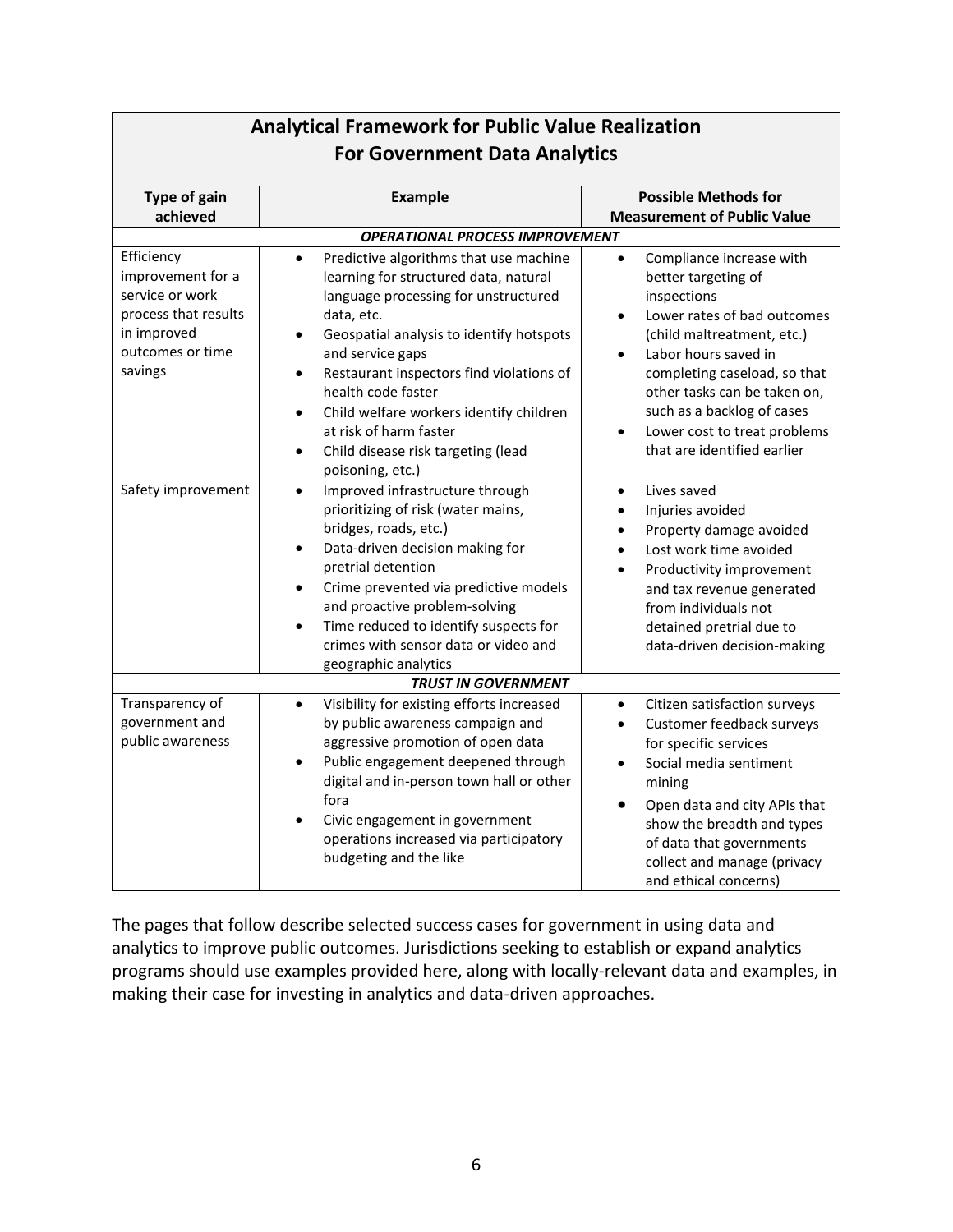# <span id="page-7-0"></span>**Financial return on investment**

Very few government performance or analytics teams have the available resources to measure the financial return on investment for their work. Two great examples are the cities of Louisville and Cincinnati:

- The Louisville Metro Government calculates a five-to-one return for every dollar of cost to the government for its innovation, data, analytics, and performance management efforts. 6
- The Cincinnati Office of Performance and Data Analytics uses performance management, open data, and advanced geospatial analytics to drive process improvement and has achieved \$6.1 million in value for the city in its first two years. Given a cost of approximately \$700,000 over the two=year period, that is a return of nearly nine times the investment.<sup>7</sup>

Financial returns from analytics projects can take a variety of forms. Examples here address cost recovery and revenue gained through fraud detection, process efficiency improvement, improved data and service targeting accuracy, and revenue capture.

# <span id="page-7-1"></span>Fraud detection

 $\overline{a}$ 

Perhaps the easiest returns on investment for data analytics in government to quantify are returns from investigating fraud, which is a significant problem for government. McKinsey estimates that federal government agencies aren't even aware of the vast majority of the fraud that they suffer from, with \$57 billion of fraud or abuse known by the government and another \$91 billion going completely undetected.<sup>8</sup> McKinsey experts warn that fraud against government may only get worse in coming years, as private sector entities become more vigilant against outside attacks and as electronic transactions replace cash via growing digital commerce. These forces will drive more fraudsters and organized crime syndicates to turn to government targets instead.

The examples that follow demonstrate the range of ways government fraud detection with analytics can generate financial value.

*Identifying Medicaid and Medicare fraud* 

<sup>6</sup> Results for America, "Louisville: Open Data, Performance Management, and Continuous Improvement," June 30, 2015.

<sup>7</sup> Theo Douglas, "5 Ways Data Analytics, Performance Agreements Saved Cincinnati \$3.3 Million in Fiscal 2017," Government Technology, May 10, 2017.

<sup>8</sup> Cunningham, Susan; McMillan, Mark; O'Rourke, Sara; and Schweikert, Eric, Cracking down on government fraud with data analytics, October 2018, McKinsey & Company.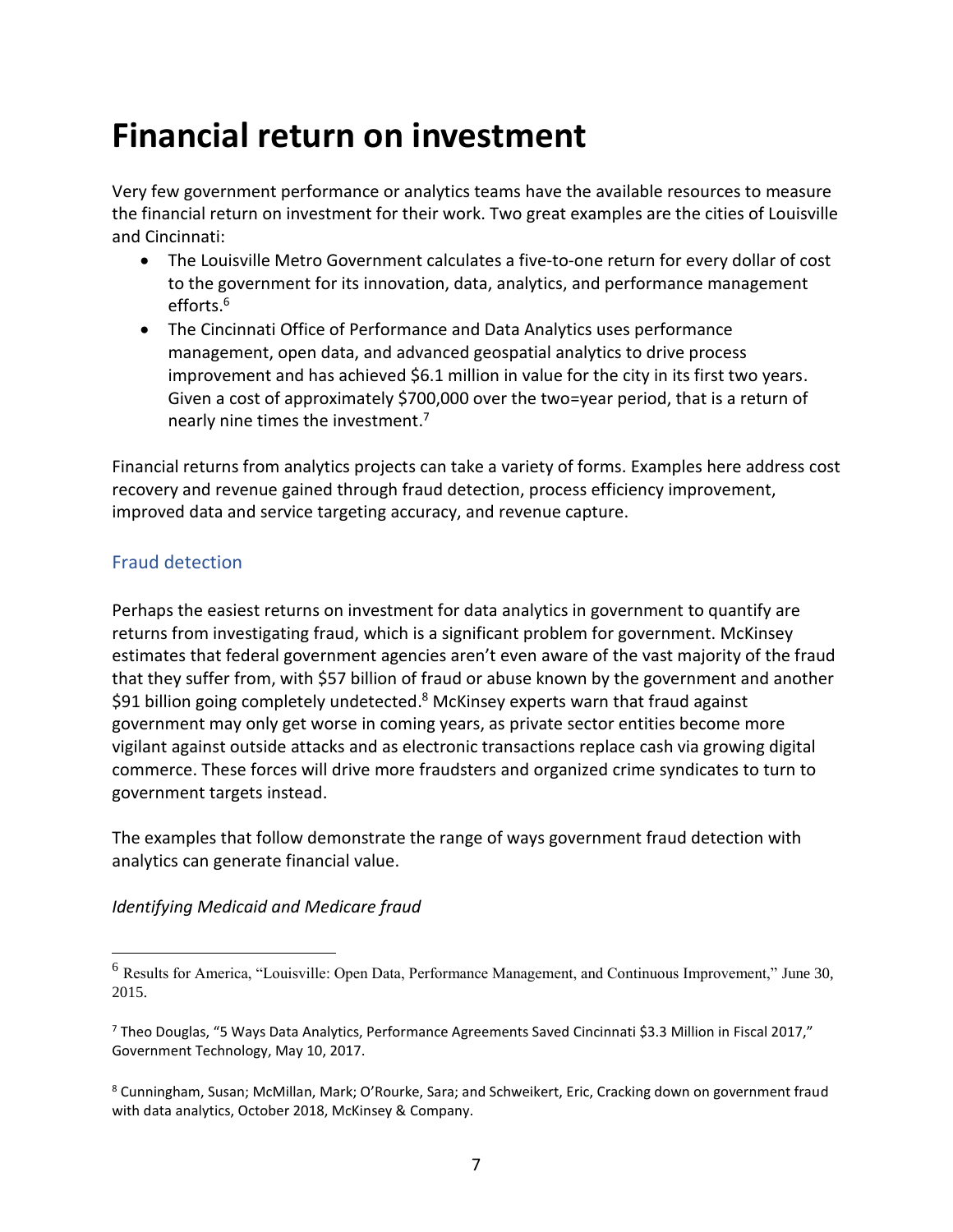The mission of the United States Department of Health and Human Services (HHS) Office of the Inspector General (OIG) is to fight waste, fraud, and abuse in the \$1 trillion spent on Medicare, Medicaid and other HHS programs. Among HHS OIG's 1,600 employees is a Chief Data Officer (CDO) who holds the rank of Assistant Inspector General, on peer status with the agency CIO and CFO. CDO Caryl Brzymialkiewicz works with inspectors to find ways to use data to advance their work and returns \$5 for every \$1 of cost by using data to find fraud.<sup>9</sup> The team uses data analytics to find fraudsters who "had figured out how to hide in the data," said Brzymialkiewicz. Some examples of the team's high-profile prosecutions of fraud include:

- A \$1.3 billion anti-fraud takedown in 2017 brought to justice 57 physicians, 162 nurses and 36 pharmacists for fraudulent prescribing of opioids. This largest-ever takedown of fraud resulted from analysts working with investigators to uncover patterns of prescribing that indicated fraud.<sup>10</sup>
- Data analytics helped uncover \$1 billion in fraud in 2016, charging 301 people with unnecessary treatment, bribes and kickbacks, identity theft, and false prescriptions. Data modelers and statistics experts examined more than a petabyte of Medicare payment data. Comparing it with external intelligence derived from field agents, the analysts were able to uncover the fraud. $11$
- A Detroit doctor was sentenced to 45 years in prison for fraudulently receiving \$18 million for using cancer treatment drugs on hundreds of patients who didn't need them, including patients who didn't have cancer.<sup>12</sup> Data analytics caught him by identifying the pattern of his misuse.

### *Finding unemployment insurance fraud in Texas*

 $\overline{a}$ 

The State of Texas has found and prevented \$90 million in fraud using analytics.<sup>13</sup> Ed Kelly, Data Coordinator for the State of Texas Department of Information Resources, has led transparency

<sup>9</sup> United States Department of Health and Human Services, Office of Inspector General, Fiscal Year 2019 Justification of Estimates for Appropriations Committees.

<sup>10</sup> Ruth Ann Dorrill, *HHS OIG: Federal Healthcare Insights*, Lone Star Winter Institute (presentation), January 2018, [http://lonestarhfma.org/wp-content/uploads/2015/06/180105-Dorrill.pdf.](http://lonestarhfma.org/wp-content/uploads/2015/06/180105-Dorrill.pdf)

<sup>11</sup> Frank Konkel, "Better Data Just Saved Taxpayers \$900 Million in Medicare Fraud," *NextGov,* Government Executive Media Group, June 23, 2016[, https://www.nextgov.com/analytics-data/2016/06/better-data-just-saved](https://www.nextgov.com/analytics-data/2016/06/better-data-just-saved-taxpayers-900-million-medicare-fraud/129357/)[taxpayers-900-million-medicare-fraud/129357/.](https://www.nextgov.com/analytics-data/2016/06/better-data-just-saved-taxpayers-900-million-medicare-fraud/129357/)

<sup>12</sup> Sonia Moghe, "Patients give horror stories as cancer doctor gets 45 years," *CNN*, July 11, 2015, [https://www.cnn.com/2015/07/10/us/michigan-cancer-doctor-sentenced/index.html.](https://www.cnn.com/2015/07/10/us/michigan-cancer-doctor-sentenced/index.html)

**<sup>13</sup>** Wood, Colin. "Data-sharing agreement saves Texas \$90 million," Statescoop, January 11, 2019.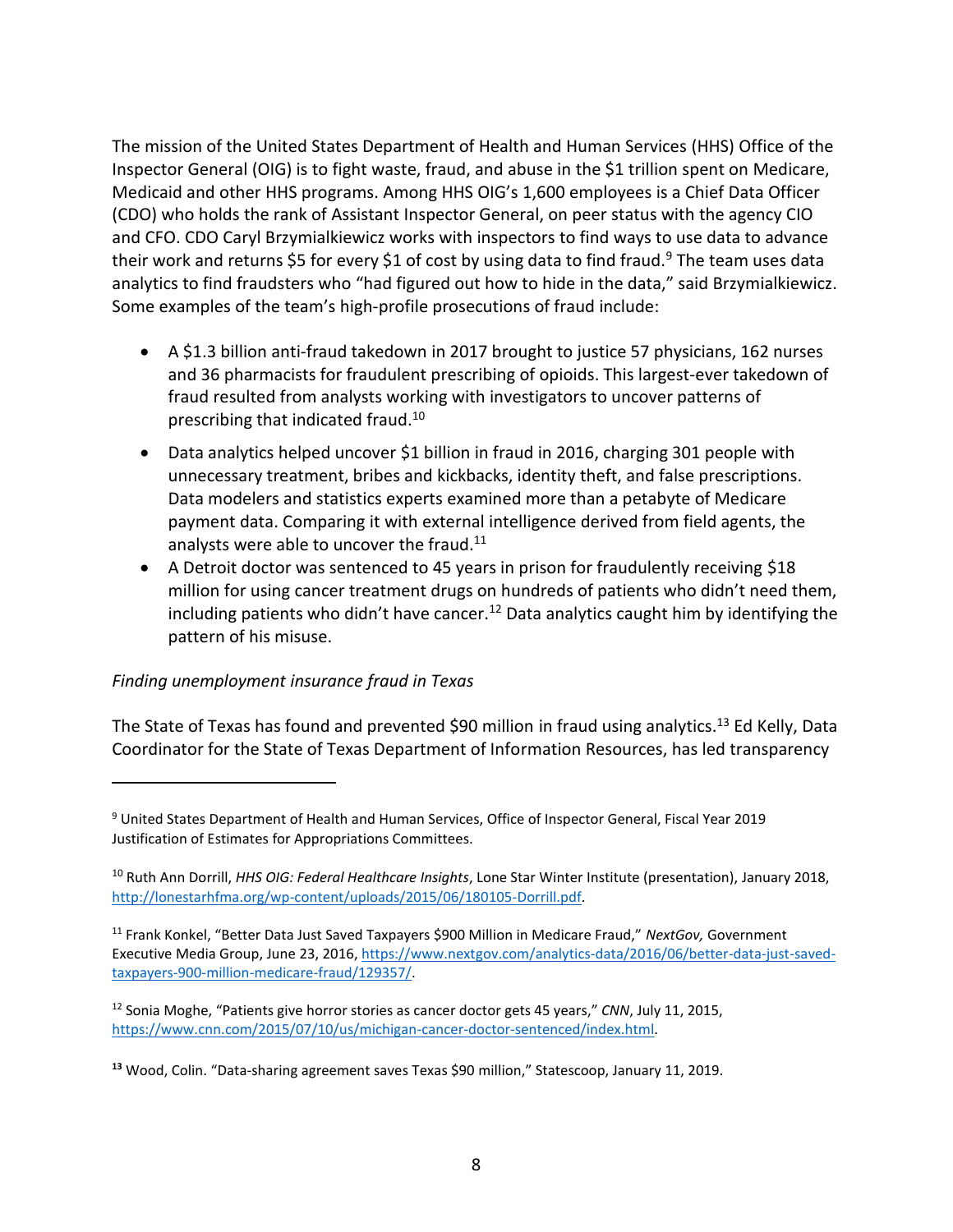and open data, data sharing, and data literacy efforts in the state of Texas. One example of a high return on data investments in Texas is at the Texas Workforce Commission (TWC), which has identified \$90 million in fraudulent unemployment benefits that would have been claimed by individuals incarcerated in the state's prisons and jails. By comparing unemployment claims data with data from the state's Department of Criminal Justice, the state can now ensure that unemployment benefits are not paid to the incarcerated. In the early years of the program over \$25 million a year was identified, and in 2018 it was \$18 million. This downward trend in averted fraud may be an indication that word is out that the analytics team will identify potential fraud, deterring additional attempts.

### *Finding tax fraud in Maryland*

By comparing across multiple databases across different parts of government, for example business licenses, actual versus expected sales tax receipts, employee income reporting, owner income statements, and the timing of payments, government can predict and prevent problems like insolvency, failure to pay taxes, or underpayment of taxes.

The State of Maryland is more than ten times more efficient than before at identifying fraud with analytics.<sup>14</sup> Using data on risk profiles of individual returns and patterns of anomaly across returns allows the state to target which tax returns to audit. Before using data to prioritize, the state was auditing 110,000 tax returns a year and finding fraud in five to 10 percent of those audits. Now, the data-driven approach enables half as many audits to find fraud 60 percent of the time. The data-driven approach is over ten times more effective at finding fraud, which makes more judicious use of the auditing resources of the state, gains additional recouped taxes from those who perpetrate fraud, and increases fairness as fraudsters are forced to pay their fair share. The approach has recovered nearly \$35 million, compared with an average of \$10-20 million before implementing the data-driven approach.

# <span id="page-9-0"></span>Cost savings from improving efficiency

 $\overline{a}$ 

Most data analytics projects improve the efficiency of a government process or service by eliminating bottlenecks or redundancies, but as noted earlier, very few examples have been documented. Estimating the improved efficiency of a service requires starting with a baseline measurement in order to benchmark against that – something seldom done in government. It also requires taking a measurement of process efficiency at the end of the project for comparison purposes. Calculating the amount of time and money to achieve an outcome or complete a process in government is complicated by the many steps and stakeholders involved and because doing so is uncommon. This makes the examples shared here all the more valuable for their rarity.

<sup>&</sup>lt;sup>14</sup> Shacklett, Mary, "Fighting tax return fraud with analytics," Tech Republic, April 14, 2016.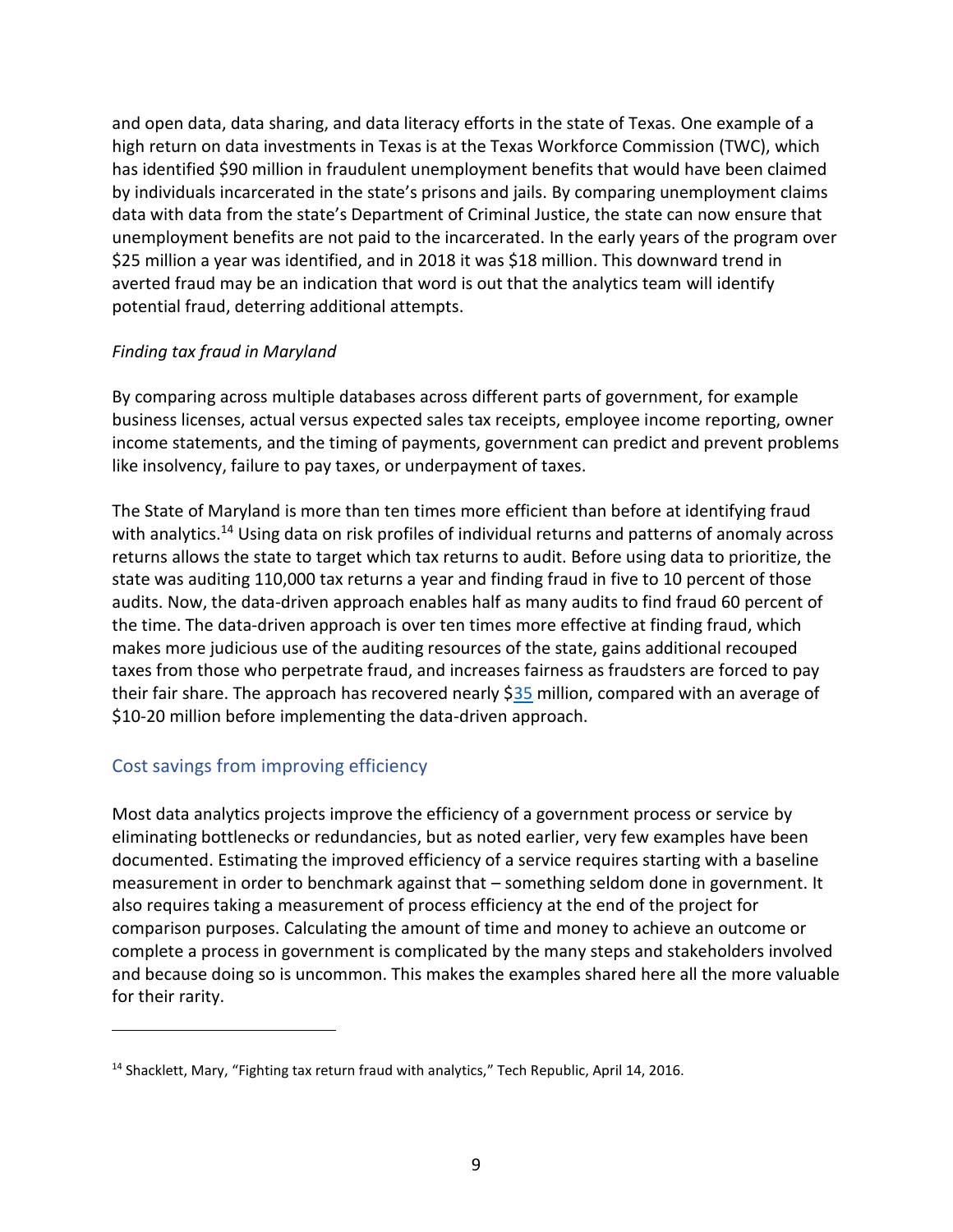#### *UK Digital Service saves billions in technology procurement costs*

The UK Government Digital Service team was created in 2011 to help government agencies in the UK implement their government's "Digital by Default" strategy and to support governmentwide digital transformation. The team works across the disciplines of digital, technology, and data to unlock efficiencies.

One project looked at technology spend across the largest agencies of national government and, using data analytics and mapping, identified how a small handful of large firms had locked in pricing that while advantageous to themselves left most government agencies overpaying compared to their peers.

Implementing a program of spend controls based on data insight, and a pipeline planning process to reduce redundancies, has saved over one billion pounds (\$1.24 billion) by the third year of implementation, including 353 million pounds (\$430 million) in the past year.<sup>15</sup> Increasing competition in the technology procurement portfolio also significantly increased quality and customer satisfaction among government buyers. The proactive approach to planning for technology projects in the pipeline has saved significant staff time in avoiding repetitive procurements and building on common tools. Agencies estimate their technology procurement process has been made more efficient with savings of 35-40 percent of staff time in the selection process with no increased risk of project failure through this collaborative approach. 16

Savings in technology procurement are expected to continue and possibly increase as the Government Digital Service partners with the UK Government's Crown Commercial Service (CCS) on a government-wide shared Digital Marketplace. Further financial gains are expected as the Digital Marketplace goes global with its data-driven and user-centered anti-corruption program to identify improper spending across technology contracts. <sup>17</sup> The goal of these efforts is "smarter spending of taxpayers' money and a more effective digital transformation of key public services" according to Warren Smith, Global Digital Marketplace Programme Director in the UK Government Digital Service.

*Boston saves money and lowers carbon footprint with data analytics monitoring* 

 $16$  Ibid.

<sup>&</sup>lt;sup>15</sup> Bond, Chad and Tyronne Fisher, "Spend controls: saving money and making things better," Blog post, UK Government Digital Service, 16 July 2019.

**<sup>17</sup>** Smith, Warren, "How GDS is helping tackle global corruption," Blog post, UK Government Digital Service, January 22, 2019.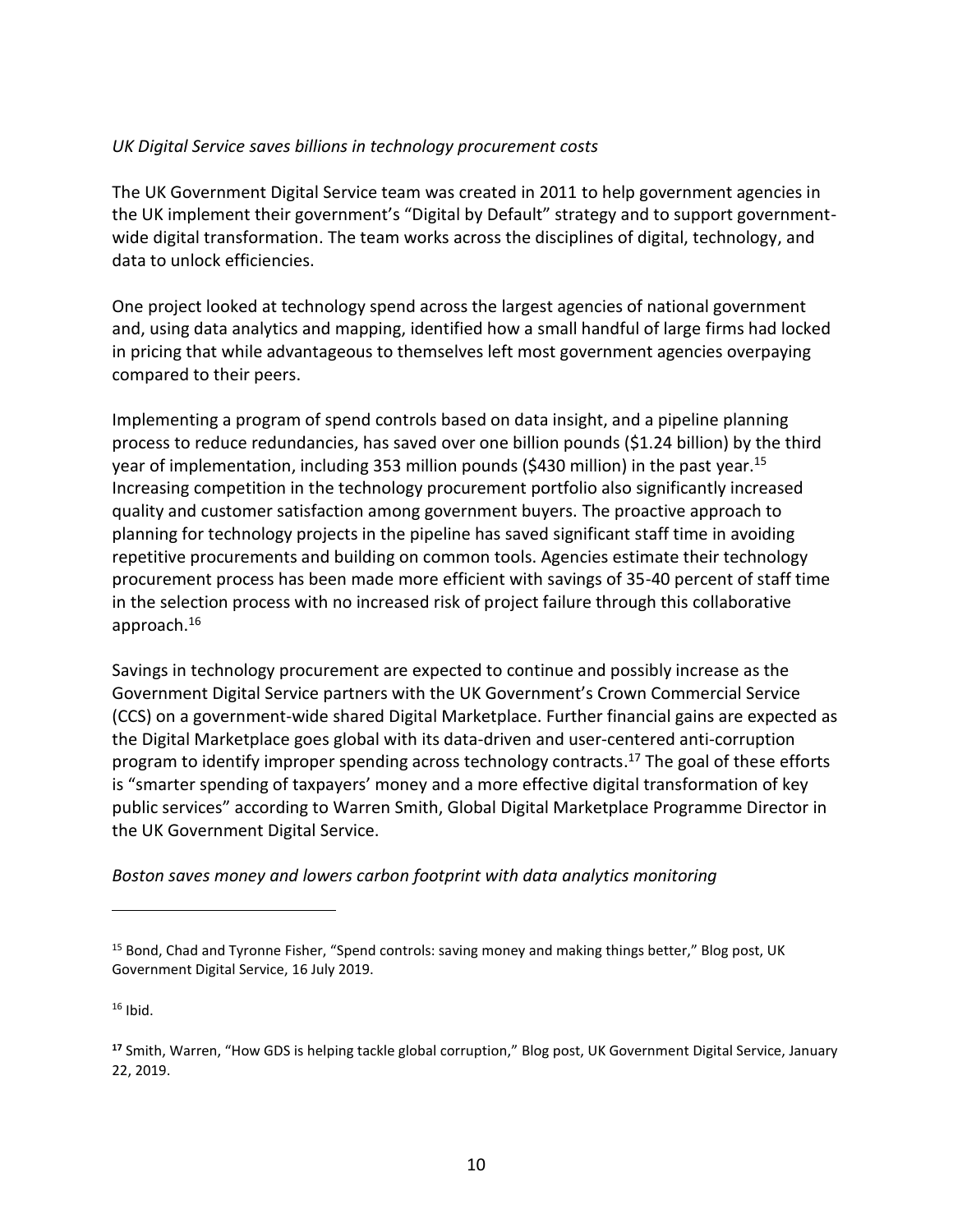The City of Boston saves \$5 million a year, along with eliminating 20,000 pounds of carbon emissions, with an algorithm to optimize school bus routing.<sup>18</sup> The city bore no cost to implement the solution as it was develop by graduate students from the Massachusetts Institute of Technology as part of a hackathon, hosted by the city and with prize money sponsored by a private funder.

The city also saves \$1 million a year on city building energy costs with real-time monitoring and an energy manager who can strategically adjust consumption during peak cost times. <sup>19</sup> This savings includes \$40,000 per year in savings at one building alone, the city's main library.

# <span id="page-11-0"></span>Savings from improved accuracy

 $\overline{a}$ 

When creating predictive analytics algorithms, most data scientists estimate that a significant portion of their time (up to 85 or 90 percent of time) will be spent cleaning their data. Government datasets are often riddled with incomplete records, inaccurate and sometimes conflicting information. Efforts to improve data completeness and accuracy can not only improve quality, they can also sometimes identify savings of time or money.

### *Improving compliance with business registration rules in Kansas City*

Kansas City, MO improved business license registrations with plain text notices and found recipients 22 percent more likely to comply and renew their licenses, saving time and money for the city and businesses.<sup>20</sup> By law, all businesses in Kansas City, MO need to obtain and renew their occupational license every calendar year. But about half of businesses fail to renew each year, creating significant work for city staff in mailing out repeated follow up notices, and causing businesses to incur late fees that mount with each increasing deadline that passes.

To address this issue, the city data team partnered with the Behavioral Insights Team to test ways of getting more businesses to renew. In an experiment, the city changed the renewal notice from its current form to a plain language format. The new notice was sent to a random sample of over 6,000 businesses. Those receiving the plain language notice were 22 percent more likely to renew their business license than those in the control group.

*Improving the accuracy of tax bills for the San Francisco Assessor's Office* 

<sup>&</sup>lt;sup>18</sup> McGinty, Jo Craven. "How Do You Fix School Bus Routes? Call MIT." Wall Street Journal, August 12, 2017.

<sup>&</sup>lt;sup>19</sup> Colin Wood, "How Boston plans to save \$1 million by watching its power bill" Statescoop, March 30, 2017.

<sup>&</sup>lt;sup>20</sup> Bo McCall, Aaron Dispenza and Trent Mordhorst, Increasing Registrations for Delinquent Business Licenses in Kansas City, Missouri, Kansas City Office of Performance Management.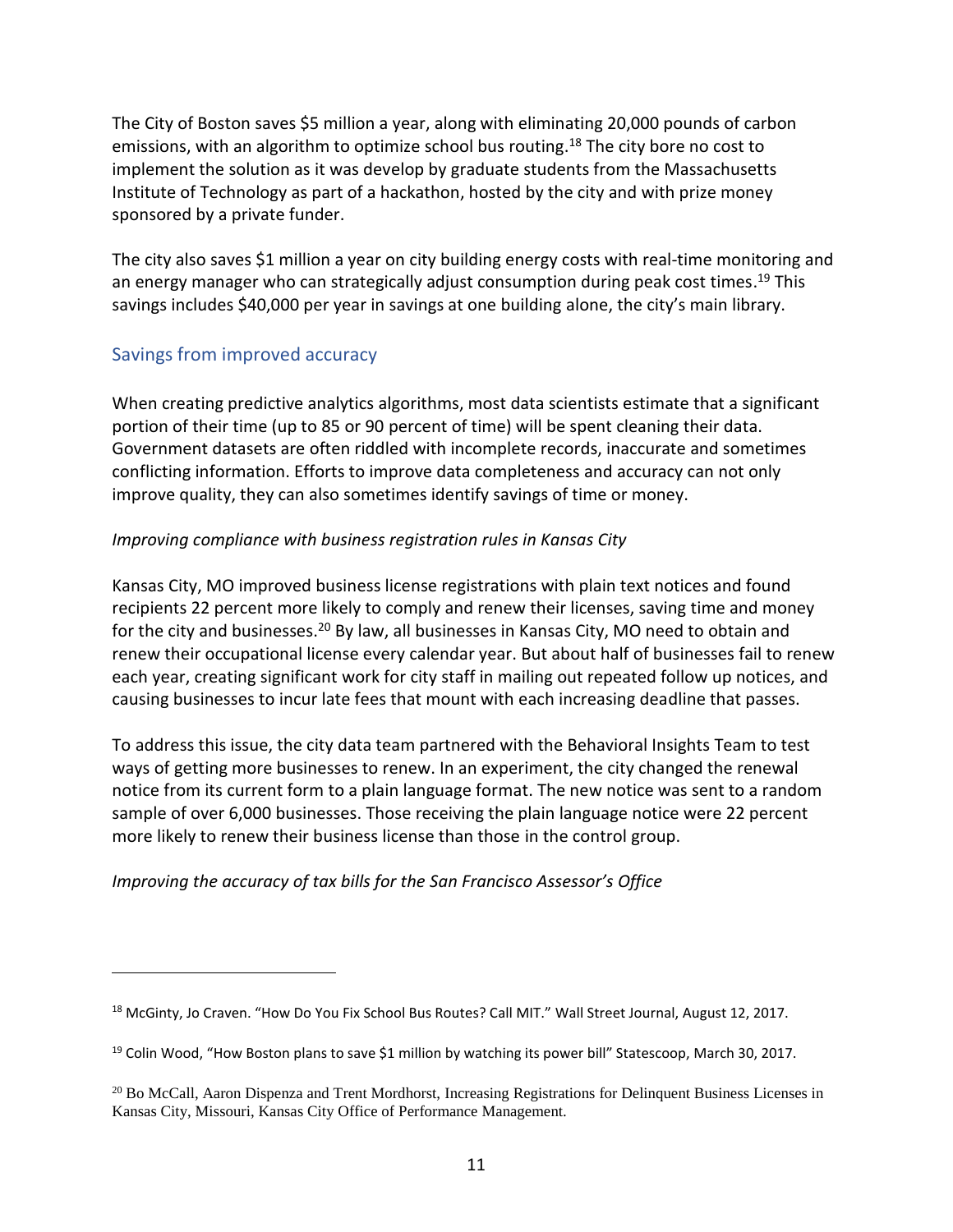Data analytics added \$2.8 million in immediate property tax revenue to the City and County of San Francisco by reducing backlogs in the Assessor's Office, and uncovered potential property tax avoidance by flagging lower than market rate housing sales.<sup>21</sup> This is significant, since nearly one third of city revenue comes from property taxes, and in a city with burgeoning wealth and also inequality it is helpful to have everyone pay their fair share.

The San Francisco Assessor's Office must assess how much a new owner should pay in property taxes every time a home is sold in that city. Due to California's Proposition 13, every time a property is sold, the Assessor must reset the property's assessed value to market value. Most of the time the sale price reflects the market value, but sometimes, when there is a property transfer at lower than market price to a friend or family member, the city loses out on tax revenue if the new property tax assessment is set based on the sale price, not the market value.

The challenge for the Assessor's Office was not just to find possible cases of avoided property taxes, but also to prioritize their work, as they had a significant backlog, as much as three years in some cases. The data team helped the Assessor's Office predict instances when property prices did not reflect market rates by building a predictive analytics model using data on when and where the property sold and property details like the year built and square feet to generate a prediction. The first rollout of the predictive model helped remove 166 cases from the backlog and generated \$2.8 million in tax revenue for the city.

### <span id="page-12-0"></span>Increased revenue capture

 $\overline{a}$ 

Using data analytics to improve a process can optimize fairness, as in cities using data to implement demand-based pricing for parking. Data and digital tools can also identify areas where revenue capture or user fees were inefficient and point to areas for increased fee capture.

### *Using process improvement to create a more efficient tax collection process in Kansas City*

Kansas City, MO tripled tax revenue using data analytics and lean process improvement. Under the leadership of Chief Data Officer Eric Roche, the data team (DataKC) worked with the city's legal department to examine the process for collection of overdue taxes owed to the city. Insights provided by the data led to a new way of case processing and the decision to add two dedicated staff for pursuing late tax payments. Annual collections rose from \$1.1 million in FY15 to \$3.2 million in FY18. Counting staff salaries, this is a return of eight times the investment.<sup>22</sup>

<sup>&</sup>lt;sup>21</sup> Hicks, Kim, Data Scientist, and Dana Cano & Chris Castle, Principal Real Property Appraisers, City and County of San Francisco, "Streamlining property tax appraisals."

<sup>&</sup>lt;sup>22</sup> Eric Roche, Chief Data Officer, Kansas City, Missouri, email correspondence April 17, 2019.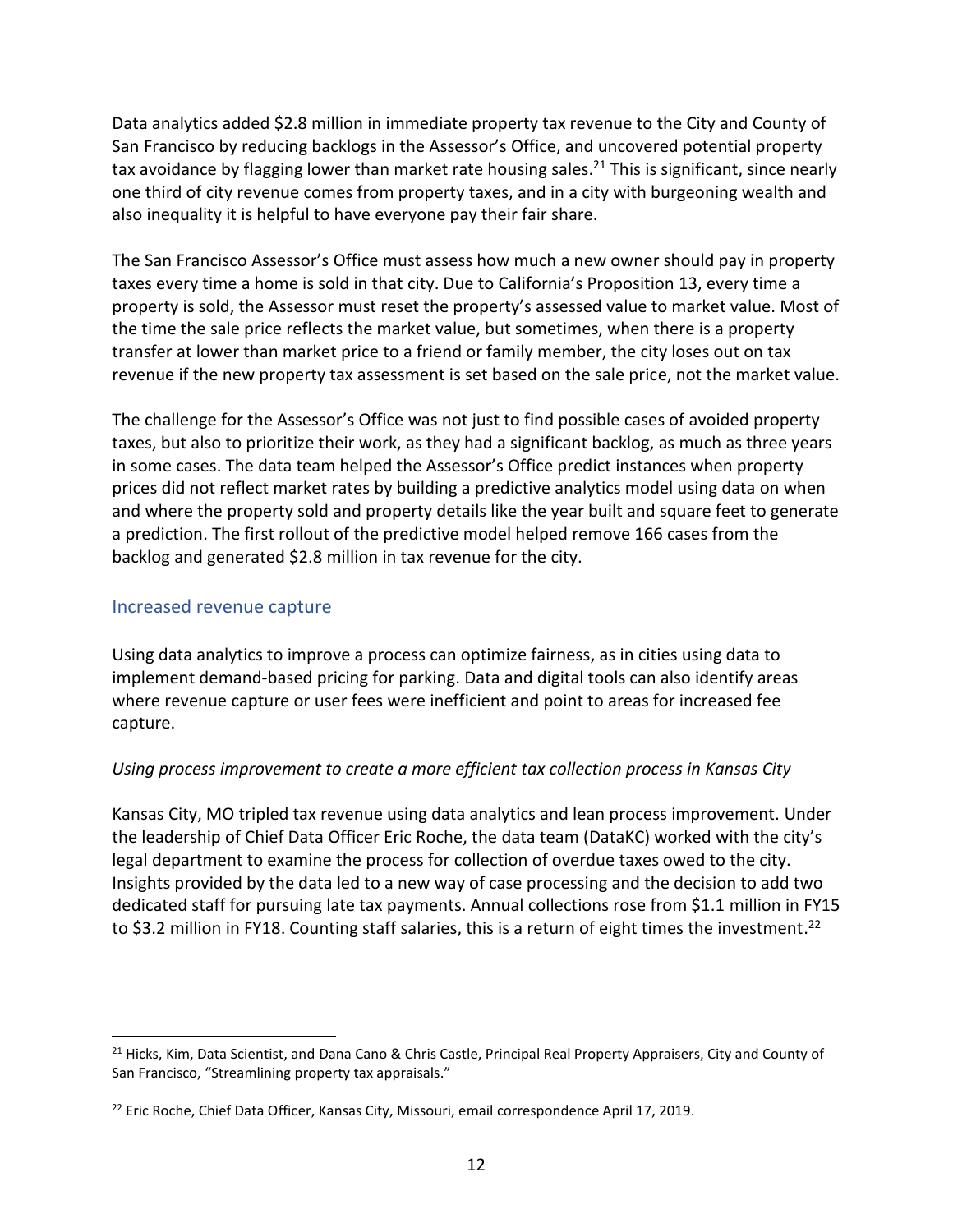# <span id="page-13-0"></span>**Operational process improvements**

Data analytics and digital transformation can significantly improve the efficiency of government operations. Consulting firm Deloitte has estimated that applying automation technologies such as machine learning, natural language processing, and robotics could save 1.2 billion hours of effort by federal government workers and save \$41.1 billion.<sup>23</sup>

Applying data analytics can turbo-charge a government efficiency effort. The consulting firm McKinsey surveyed state, local, and national government officials in 18 countries and found that most government transformation efforts fail, with less than one in five "very or completely" successful in achieving their goals. <sup>24</sup> **However, the government transformation efforts that used analytics were twice as likely to succeed as those that did not.** As an example, the report references a McKinsey client that saved \$10 million a year when it used analytics to optimize the efficiency of its fleet of 7,000 vehicles, in part by cutting the use of short-term car rentals by 70 percent.

The City and County of San Francisco has leveraged data and process improvement efforts to great effect, and has started to quantify this value. San Francisco's Data Academy, at the cost of about one FTE, saves \$1.7 million a year for the city by reaching 700 employees who can then implement time-saving and money-saving technology innovations. 25

The examples below describe success in achieving results in the two main categories of operational value from data analytics: efficiency gains and safety improvements.

### <span id="page-13-1"></span>Efficiency gains

 $\overline{a}$ 

Applying data and technology to service delivery brings about efficiency that can be quantified in either time saved, which can be redeployed to other tasks, or in revenue generated or cost avoided. The examples here demonstrate the wide array of ways government is achieving real benefit from analytics.

### *Massachusetts serves needy families without interruption from unanticipated absences*

In Massachusetts, a central human resources analytics center of excellence supports departments in answering questions such as: Are certain demographic groups turning over at higher rates than others? Can I do smarter workforce planning by better understanding

<sup>&</sup>lt;sup>23</sup> William Eggers; Schatsky, David; and Viechnicki, Peter; "AI-Augmented Government: Using Cognitive Technologies to Redesign Public Sector Work," Deloitte University Press, April 2017.

<sup>&</sup>lt;sup>24</sup> Allas, Tera; Dillon, Roland; and Gupta, Vasudha; "A Smarter Approach to Cost Reduction in the Public Sector." June 2018, McKinsey & Company.

<sup>&</sup>lt;sup>25</sup> DataSF blog post, "The Results are in: Data Academy Makes a Big Impact!" June 26, 2017.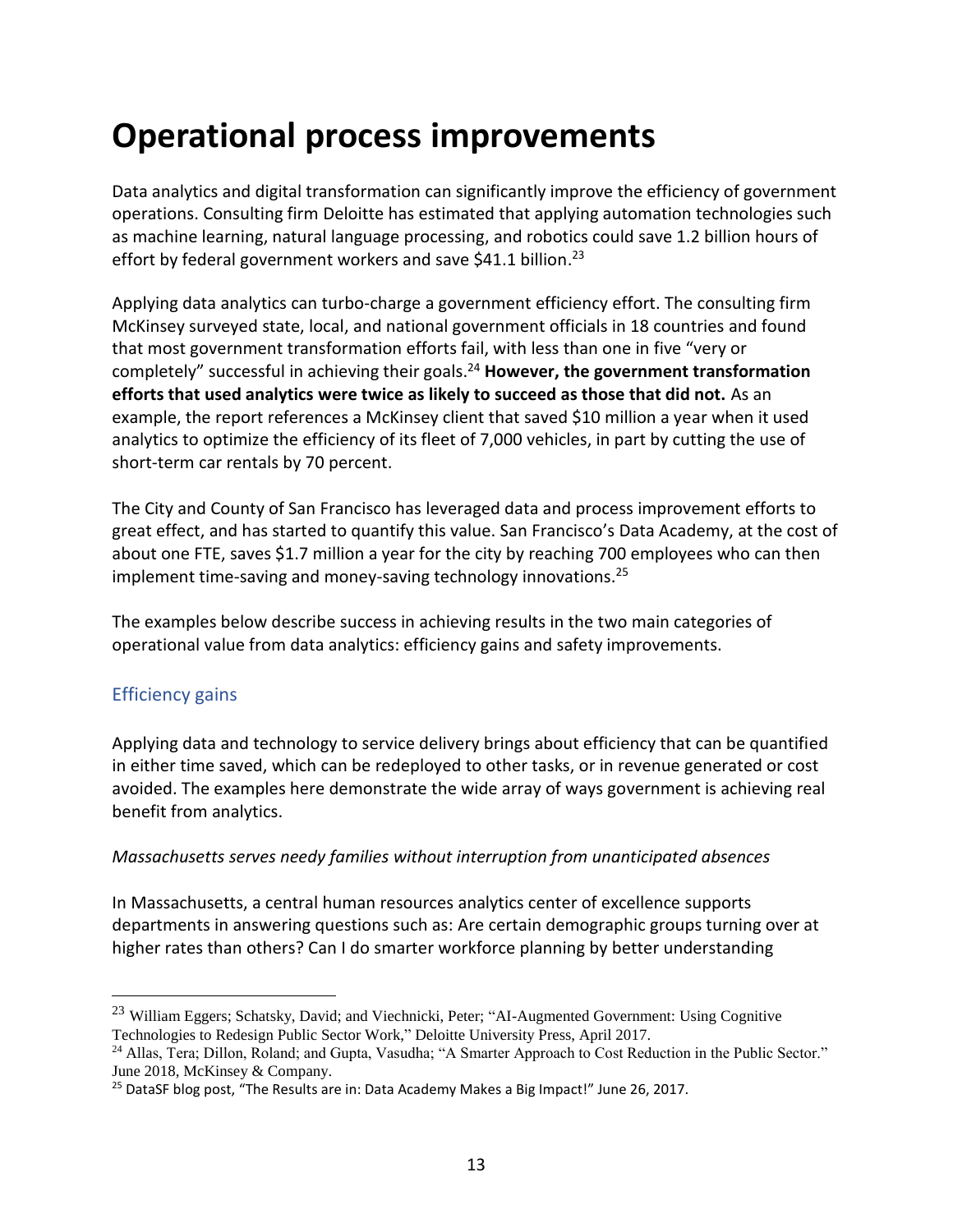patterns of attrition and new entrants? And, can I understand how the use of overtime compares across agencies, locations and job types?

In one example of the central analytics hub helping a department, at the Department of Transitional Assistance (DTA), which provides supports to low income families, leadership was concerned about the impact of unanticipated staff absences on vulnerable client families. Exploring type of absence, seasonality, times of month, days of week, types of caseworkers, and different area offices led to insights that allowed, for the first time, advance planning for shortages of workers. As a result, during the heavy vacation season, instead of falling behind in processing 7,000 cases, DTA engaged other staff to fill the gap, and was able to process an additional 11,500 cases —maintaining progress in critical timeliness performance measures while giving the agency a jump start heading into the new year.<sup>26</sup>

### *Chicago improves efficiency of rodent abatement with analytics*

The city's rodent abatement program is now 20 percent more efficient based on the predictive model used to identify and prevent problems before they occur. <sup>27</sup> This algorithm is based on a variety of types of 311 data ranging from stray animal calls to vacant and abandoned buildings to restaurant complaints. The predictive analytics project helps more effectively allocate scarce resources and to target the locations most in need of preventive baiting. In the first weeks of the pilot, an address with no prior rodent calls was identified by the predictive algorithm. When the rodent baiting team arrived, they found an infestation so severe the unit had to be condemned.

The data program in the City of Chicago has been successful in not only increasing transparency and data sharing across agencies, it has also resulted in tangible manpower efficiencies from the publication of open data. For example, the city's Department of Public Health noticed a 40 percent decrease in Freedom of Information Act requests after the launch of the city's open data portal. This has allowed that department to deploy its resources on higher value-add activities rather than photocopying documents and mailing them to requestors.

# *Improving efficiency of fraud inspections at the USPS*

 $\overline{a}$ 

The chief data officer at the United States Postal Service (USPS) Office of Inspector General (OIG) has returned significant public value using analytics models to find waste and abuse of funds, with over \$920 million returned via analytics in 2016 alone.<sup>28</sup>

<sup>&</sup>lt;sup>26</sup> Accenture Consulting, "Measured and Treasured: Massachusetts Puts HR Analytics to Work for its People," 2017.

<sup>&</sup>lt;sup>27</sup> Sean Thornton, Using Predictive Analytics to Combat Rodents in Chicago, Data-Smart City Solutions, July 12, 2013.

<sup>28</sup>CDO Club, *Kelly Tshibaka,* CDO Summit Speakers, July 2017, http://dc.cdosummit.com/speakers/kelly-tshibaka/.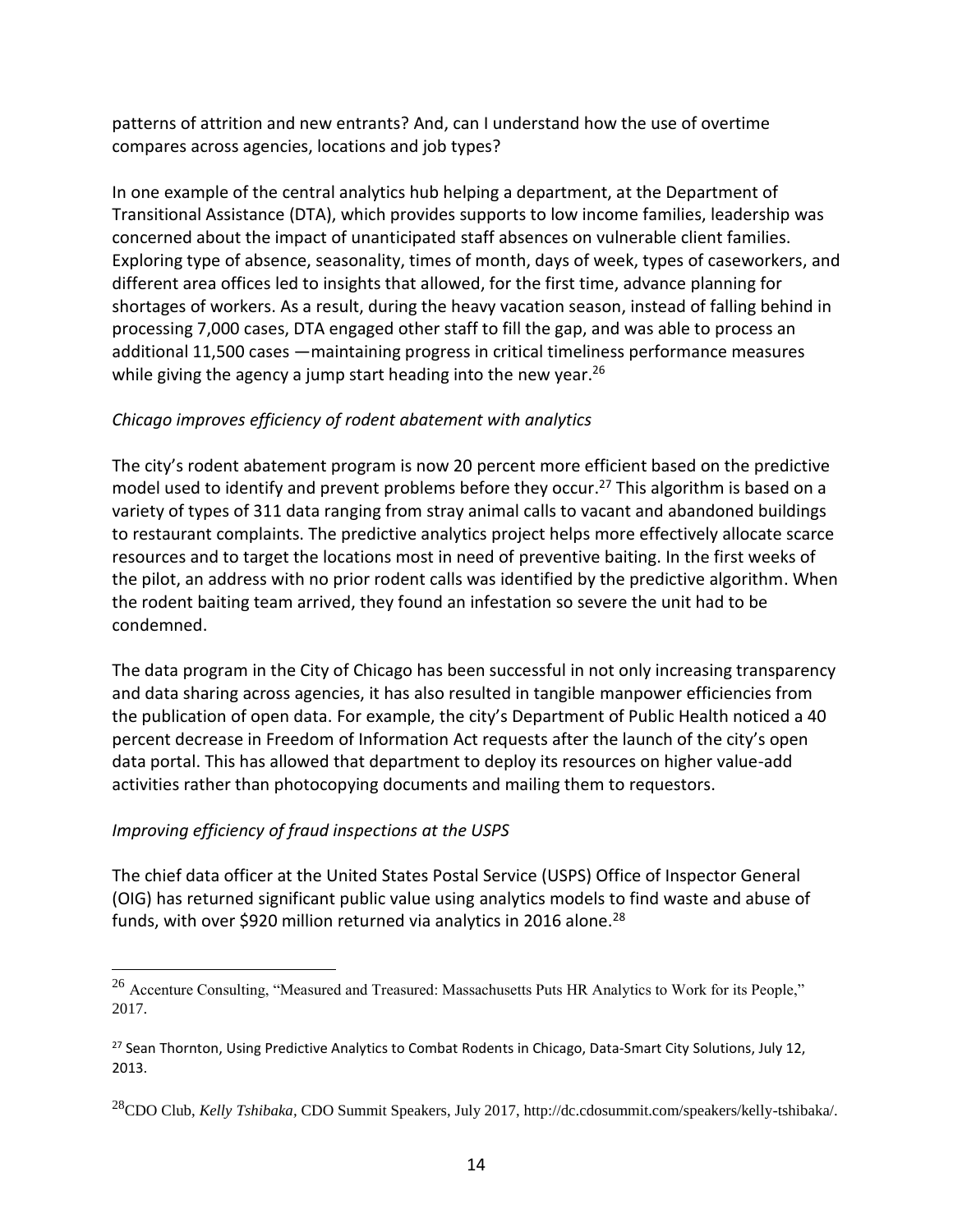One recent project involved creating a predictive analytics model and visualization tool to help USPS OIG auditors and investigators identify high-risk contracts so that they could prioritize their work, with data-driven leads based on known fraud, waste, and abuse schemes rather than relying solely on tips for their work. The tool enabled analysts and investigators to access and visualize data on high-risk contracts and automated the identification of risk with anomaly detection. Leads generated by the new tool proved to be valuable, with 74 percent of the highest scored contracts showing evidence of fraud, waste, or abuse.<sup>29</sup>

Applying the contracts tool to health care fraud investigation, the number of hours worked per case decreased by 30 percent and dollars saved increased by 35 percent. Using the tool, investigators found over \$11 million in recoveries, restitutions, and cost avoidance.<sup>30</sup>

# <span id="page-15-0"></span>Safety improvements

Safety improvements enabled by data analytics span a wide range from preventing childhood lead paint exposure and predicting and preventing child maltreatment, to averting foodborne illness through targeted inspections, to preventive maintenance of infrastructure that averts water main breaks and bridge collapses. The examples below provide attempts to quantify immediate results such as savings from preventive versus emergency repairs. More difficult to quantify and not addressed here are the harder to measure effects such as acute and chronic diseases prevented or the injury or loss of life averted when safety prevails.

# *Data-driven safety improvement for aging infrastructure in Syracuse*

Syracuse, New York is a city with aging infrastructure, with some water mains as much as 100 years old. When one breaks there is not only great inconvenience for the public who go without water and need to avoid the location of the break, but the emergency repairs can also be very costly to city coffers. So, the city's Chief Data Officer Sam Edelstein set out to solve the problem. His motto is, "First, figure out how to count things accurately, which turns out not to be that easy in government." And as he pointed out, only with accurate data are advanced analytics possible.

Partnering with the University of Chicago through their Data Science for Social Good program, the city has saved over \$1 million on emergency water main repairs, using predictive analytics to target preventive maintenance. The predictive model analyzes over 400 miles of water main and prioritizes the risk of a break using data about road ratings, soil characteristics, paving history, weather and traffic among other variables. By identifying the riskiest water mains and prioritizing them for replacement first, the city saves money and minimizes public inconvenience. The predictive algorithm is far more objective than repaving based on staff

<sup>&</sup>lt;sup>29</sup> Elder Research, Reducing Fraud, Waste, and Abuse at the United States Postal Service, case study.

 $30$  Ibid.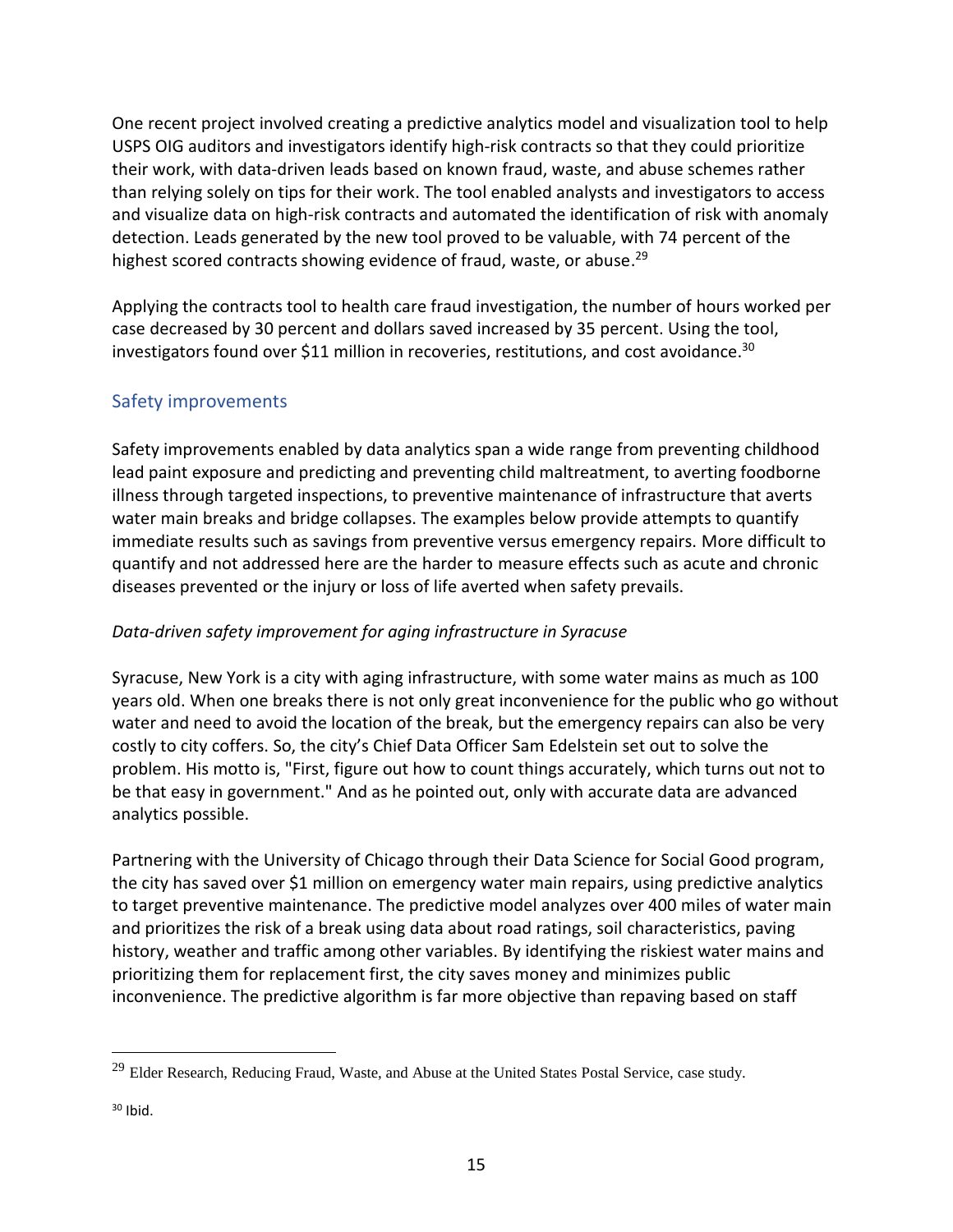subjective assessment, and mapping the results enables a proactive approach to integrate with ongoing city sewer and road paving efforts.<sup>31</sup>

Two other notable projects in Syracuse delivered tangible results to taxpayers. In using a "nudge" to get more delinquent taxpayers to pay overdue amounts, the city's finance commissioner put hand-written notes on the outsides of the envelopes of letters to delinquent taxpayers and generated \$1.5 million in addition revenue. Another project analyzed data on road ratings by the repaving staff and was able to prioritize preventive work to keep roads in good repair rather than waiting until they were in such bad shape that they required more expensive measures.

# *Kansas City reduces unsafe blight conditions by getting to lagging inspections 11 times faster*

Kansas City, MO reduces blight conditions and improves housing safety with data analytics. The DataKC team worked with the city's Neighborhoods and Housing Services department to analyze inspection times for city housing code violations in an effort to help prioritize workload and improve outcomes.

While the data analysis found that most inspections were completed in a timely manner (50 percent of inspections were done within nine days), it took 131 days to complete 90 percent of the inspections.<sup>32</sup> This meant that there were some inspections lagging significantly, with housing conditions deteriorating for as much as four and a half months before an inspection was done. Data analysis uncovered this issue, and process improvements have been designed so that now 90 percent of initial inspections are completed in just 12 days – a 119 day improvement. The city is now mitigating potential blight and unsafe conditions far faster than before the data analytics project.

# *New Orleans speeds ambulance response time, improves fire safety, and reduces blight with data*

In New Orleans, the data analytics team works with city agencies on high priority projects and has improved public safety in three ways:

• Both the efficiency and equity of ambulance response time was improved with data analytics and mapping, by determining the optimal locations for ambulances to wait in between calls. Faced with increasing demand for ambulance services, a decrease in ability to quickly respond to the most urgent calls, and disparity in response times by neighborhood, the city EMS team turned to the Performance and Analytics team for help making sense of the data and to find a new deployment map. By mapping five

<sup>31</sup> Sam Edelstein, Medium blog post, https://medium.com/@samedelstein/chief-data-officer-7bfc16b2401c.

<sup>&</sup>lt;sup>32</sup> Eric Roche, Chief Data Officer, Kansas City, Missouri, email correspondence April 17, 2019.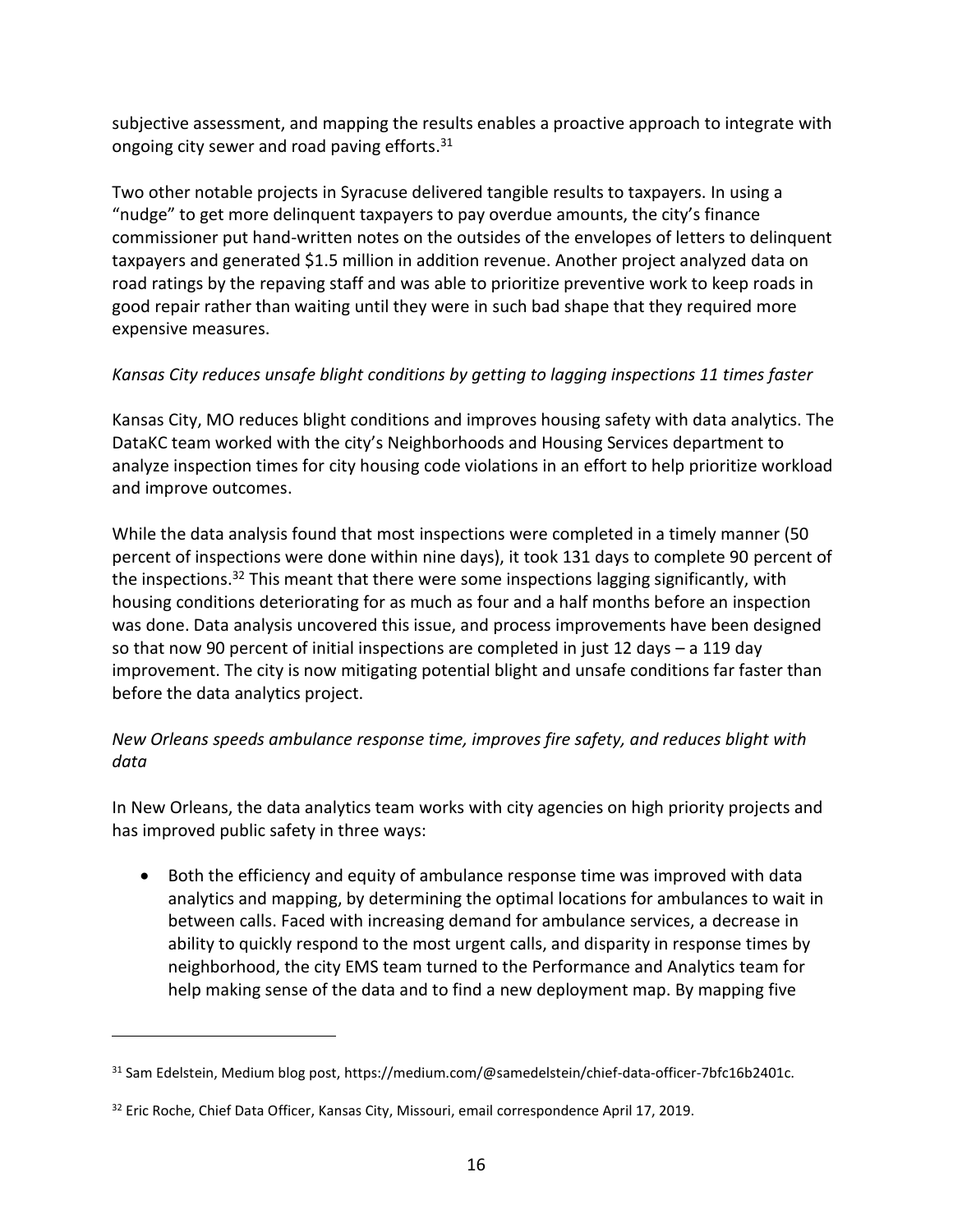years of 911 call data, the team ran multiple simulations and developed a map of where to place ambulances to cover calls most efficiently. Analysis of existing response times by neighborhood, geographic and temporal demand data, ambulance placement, and calls for service data enabled more strategic deployment of ambulances to reduce response time for emergency medical services.<sup>33</sup> Night shift response time decreased and the response time in the two neighborhoods with the slowest baseline response times improved by nine percent and 20 percent.

- In its first year of implementation, the city's data-driven smoke detector project literally saved eleven lives because the family was able to flee a burning building when their smoke alarm went off. The family had been given a free smoke alarm in a new datadriven distribution program. The analytics team optimized the city's smoke alarm distribution program in two ways – they predicted which homes were most likely to have a fire, and predict which homes most likely lacked smoke detectors. Those two predictions pinpointed where the fire department could prioritize distribution of alarms, block by block. 34
- The city's blight reduction project addressed 15,000 blighted properties and cut in half the inspection time (from 160 to 80 days), while reducing the backlog of appeals, all by applying data analytics and a stat process to managing the effort.<sup>35</sup>

#### *Chicago improves safety of beaches and restaurants with data analytics*

 $\overline{a}$ 

The City of Chicago developed sophisticated predictive analytics models that have resulted in major quality of life improvements for city residents, including increased effectiveness of restaurant inspections so that the most risky inspections are now done seven days sooner,<sup>36</sup> and improved the timeliness and accuracy of estimates of unsafe swimming conditions at city beaches. 37

<sup>&</sup>lt;sup>33</sup> Linda Gibbs and Maia Jachimowicz, "In New Orleans, Using Administrative Data to Save Lives," Route 50, May 30, 2018.

<sup>&</sup>lt;sup>34</sup> Katherine Hillenbrand, "Predicting Fire Risk: From New Orleans to a Nationwide Tool," Data-Smart City Solutions, June 9, 2016.

<sup>&</sup>lt;sup>35</sup> Charles Chieppo, New Orleans' Winning Strategy in the War on Blight, Data-Smart City Solutions, March 18, 2014.

<sup>&</sup>lt;sup>36</sup> Julian Spector, "Chicago Is Predicting Food Safety Violations. Why Aren't Other Cities?" Citylab, January 7, 2016.

<sup>&</sup>lt;sup>37</sup> Sean Thornton, "Making Chicago's Beach Water Safer With Analytics," Data-Smart City Solutions, September 12, 2017.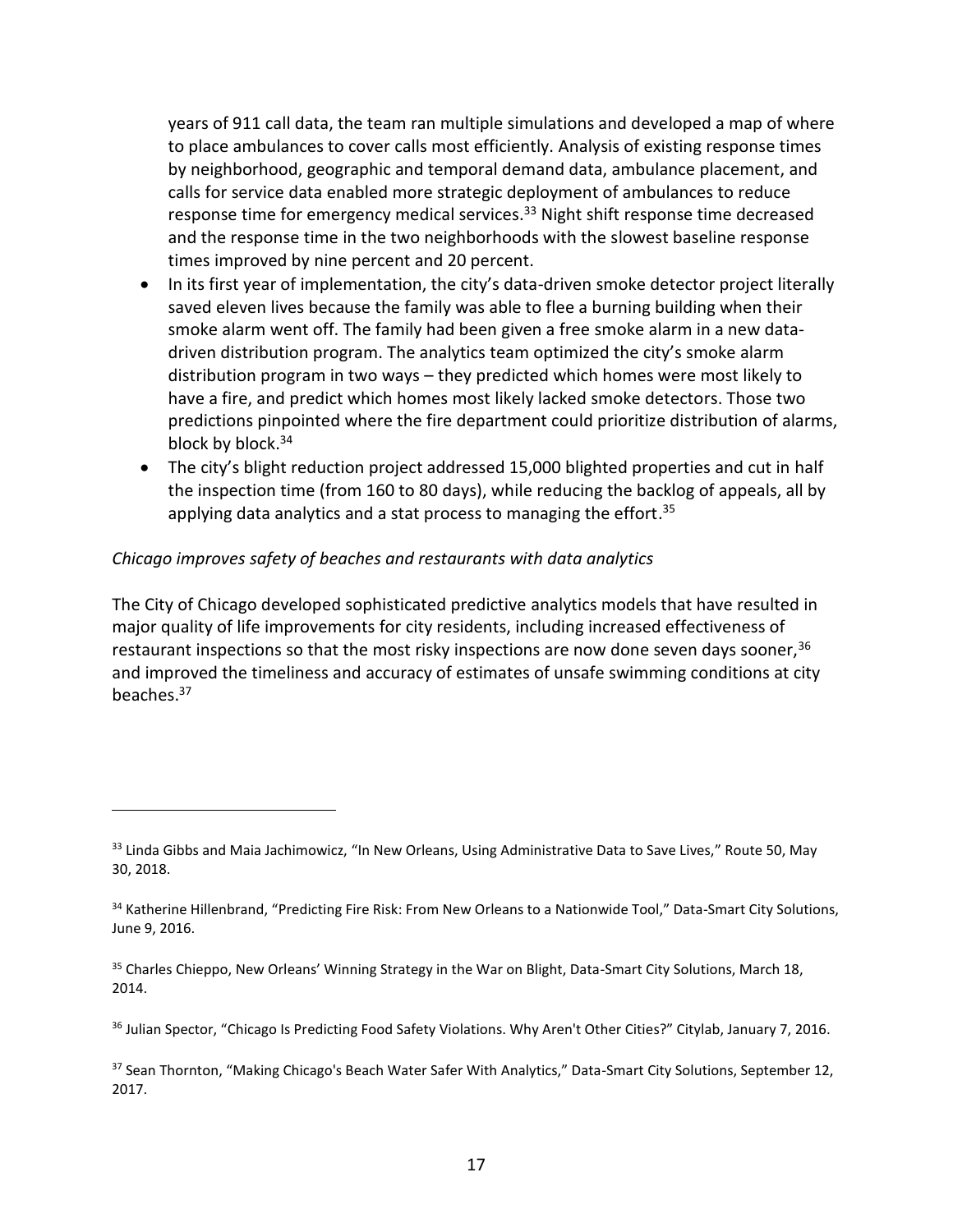# <span id="page-18-0"></span>**Improved trust in government**

Not all value that data leaders deliver is easily quantified. In fact, some types of public value are very difficult to measure or are measured very rarely, such as the contribution of government services to the wellbeing of individuals or society as a whole, or to environmental sustainability or economic mobility.

Some promising efforts are bringing the voice of the customer into government operations, via 311 system customer satisfaction surveys, social media sentiment mining, and online feedback forms, but most of these efforts are narrowly focused on one task or department. A small number of state and local governments regularly measure public satisfaction with their results, but they are the exception rather than the rule.

However, one common measure is public sentiment about government. Public trust in government has reached historic lows in the past decade, and while consistently measured on a national level, very few state and local governments regularly measure public confidence in their work. And yet public trust in government is a key area on which data and analytic approaches can help make improvements.

### *Improving trust in government with greater transparency of operations*

 $\overline{a}$ 

Private-sector research shows that customer satisfaction improves when the customer can see work being done on their behalf.<sup>38</sup> This is why the travel site Kayak shows users a rotating screen of airline names while the search for flights goes on. Research showed that customers had higher satisfaction with the results just by "seeing" this work done on their behalf, even when the prices weren't better. This is the reason we now wait and watch the barista at Starbucks individually steam our lattes, and why the automated Apple voice response system has pre-recorded typing sounds to create the illusion that our query is being typed into their system – because even the illusion of work on our behalf improves customer satisfaction.

Two excellent examples of government applying this approach of "showing the work" are in Buenos Aires, Argentina and in Kansas City, Missouri.

• The City of Buenos Aires, Argentina measured the impact on resident's trust in city government of providing information to the public via its open data portal. An online random assignment experiment of 2,000 residents showed a ten percent increase in public trust among those who saw positive results from city efforts. Interestingly, this experiment also showed the challenge of reaching the public with government performance information as more than 40 percent of respondents had never seen the website or heard about the mayor's public commitments, which covered issues like

<sup>38</sup> Norton, Michael and Ryan Buell, "Think Customers Hate Waiting? Not So Fast…" *Harvard Business Review*, May 2011.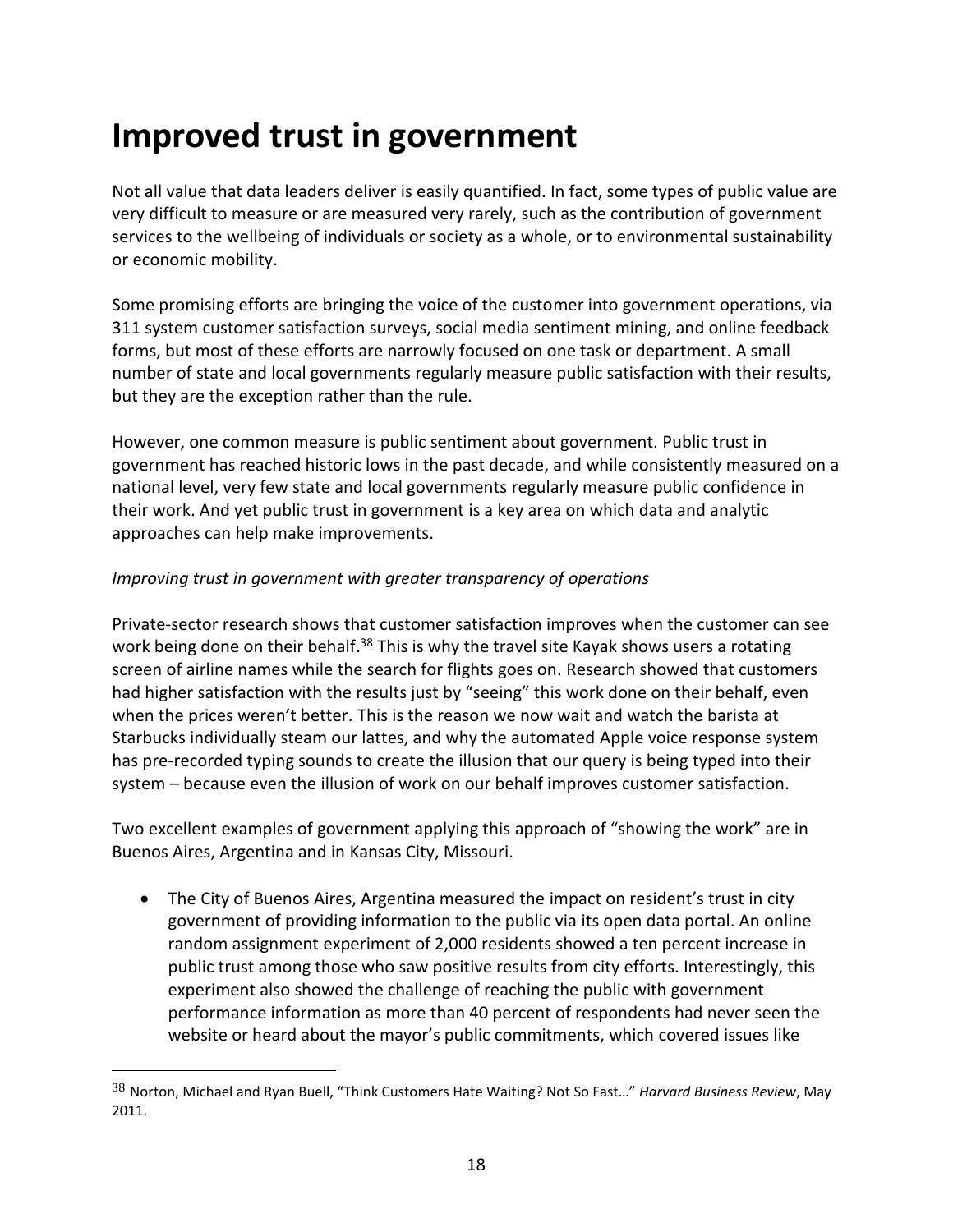access to health care and efficiency of public transportation. <sup>39</sup> The results of this experiment are consistent with a Harvard Business School case study showing that as the public learns more about government operations and has more visibility into activity, trust and satisfaction levels increase.

• In Kansas City, MO, after seeing low citizen satisfaction ratings on snow removal, the city went on a media blitz. It provided information to help educate residents on what to expect — curb-to-curb plowing on main arteries, one lane of travel on residential roads, and the expected timeframe for plowing. In addition, the city manager did a "Tweetalong" while driving in a snowplow, providing real-time updates on the city's progress. Newly-enabled GPS data allowed the public to track the location and progress of snowplows. Survey data showed an improvement in customer satisfaction. Nothing about core operations changed — what changed was the amount of information the public had and their expectations of city performance. Satisfaction went from 50 percent (three years prior) to 62 percent based on these efforts.<sup>40</sup>

### *Improving faith in government via high-visibility data and technology projects*

High profile government engagement in local civic technology and digital inclusion efforts is another way to boost public confidence in government. A good example comes from the City of Louisville, where Chief Data Officer Michael Schnuerle, now chair of the Civic Analytics Network, was himself a prominent part of the civic tech community before joining city government.

Schnuerle says, "As Chief Data Officer my mission is to make government better and improve the lives of residents using data, and a key component of that mission is improving equity in the city. We're working hard to make open data valuable to the public, and giving everyone access and ways to engage. We want to create an active dialog and integrate analysis on top of the data, to create a platform, and work with the community for their needs and to track outcomes."

The spirit of data, tech, and innovation in Louisville is supported both inside city hall and outside of it. A strong Code for America brigade of local volunteers has donated over 15,000 hours to the community, with over 50 meetups, 18 hackathons, and 50 civic projects in their portfolio. A related organization called Code Louisville provides free coding and programming courses and has over 125 graduates that have been hired locally. 41

As part of Louisville's digital inclusion efforts, the city's Civic Innovation and Technology teams have refurbished \$82,000 worth of donated computers and distributed them to low-income

<sup>39</sup> Martin Alessandro, Carlos Scartascini, Bruno Cardinale Lagomarsino, Jerónimo Torrealday, "Transparency and trust in government: Evidence from a survey experiment," Inter-American Development Bank, February 2019.

<sup>40</sup> Wiseman, Jane. "Customer Driven Government," *Data-Smart City Solutions*, August 2015.

<sup>41</sup> Michael Schnuerle, Chief Data Officer, Louisville, Kentucky, "Louisville Annual Open Data Report — 2018," Oct 29, 2018.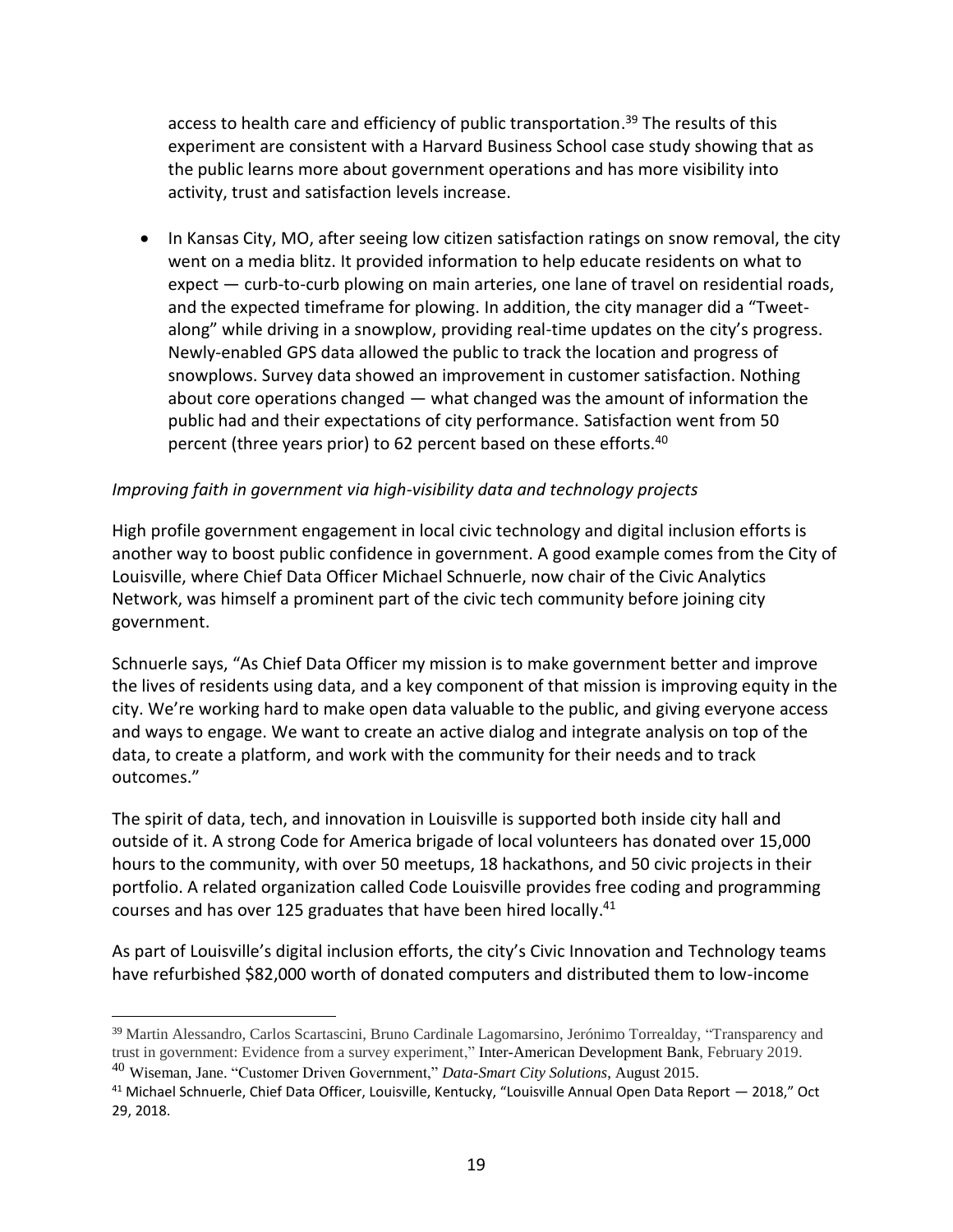individuals, signed up over 300 families for reduced-cost high-speed Internet connections, and provided digital skills training.<sup>42</sup>

# *Additional ways of advancing public trust in government with data and technology*

Other methods to improve public trust in government including increasing transparency via open data, providing easier and more convenient ways for the public to engage with government such as digital transactions, and offering the public a voice in their government's decisions via efforts such as participatory budgeting. All of these methods are data-driven or data-enabled.

Internal trust and collaboration can be improved when data leaders break down the silos of government and establish a data culture through formal or informal communities of practice. Training is one powerful way to do this, and as one city CDO said, "it's the most important thing I do because it breaks down silos." Creating standard data sharing agreements so that it is easier to share data across agencies is another way to gradually build relationships of trust.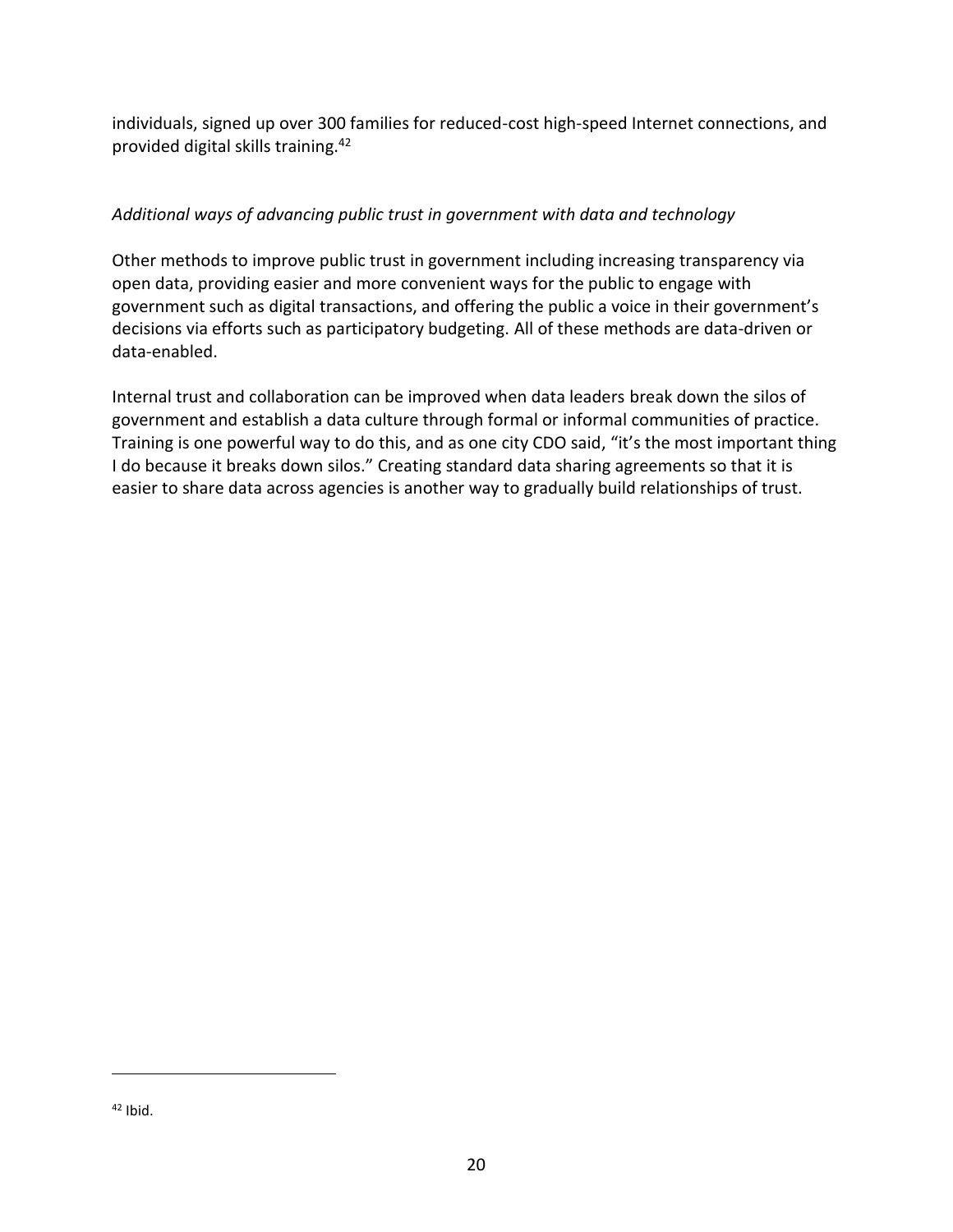# <span id="page-21-0"></span>**Conclusion**

 $\overline{a}$ 

With increasing availability of low-cost tools and large volumes of data for analytics, now is an excellent time for further investment in government analytics capabilities. Increasing digital commerce means fewer cash transactions and lower levels of data entry error, which is producing both higher data quality and lower levels of untraceable transactions. Low-cost and user-friendly analytics tools such as visualization and dashboarding allow pattern analysis. Advanced analytic models can identify and predict negative outcomes, such as health and safety problems or compliance risks, that would have been overlooked by human judgment alone. **Government leaders should carefully examine the successful examples described here of financial benefit, operational efficiency and improved faith in government.**

An important way that a data leader advances public value is by serving as a data evangelist or advocate for data-driven government, and this value is nearly impossible to quantify. However, as a proxy for this, one way that a data leader delivers return on investment is by serving as the point person for pursuing pro bono partnerships, and going after grant funding opportunities and supporting grant pursuits with accurate data. The cities of Chicago and New Orleans have aggressively courted pro bono and low-cost partnerships with private sector and academic partners, to great success.

The city that has been successful with a wide range of entrepreneurial grant funding is Louisville, where the Office of Civic Innovation has brought its city \$13 million in grant and inkind funding over the past seven years. Chief Data Officer Michael Schnuerle has helped since his appointment three years ago. Grants come from funders such as Bloomberg Philanthropies, Living Cities, PNC Bank, The US Department of Transportation, and in-kind contributions from the University of Louisville, University of Pennsylvania, IBM, Amazon Web Services, and Johns Hopkins University. One of the projects pursued via a collaborative partnership allows the city to save between \$50,000 and \$300,000 a year on traffic studies.<sup>43</sup>

A final recommendation about calculating returns is to use a portfolio approach. Jurisdictions with existing analytics programs should consider calculating their return on investment both on individual projects, and as a portfolio of work. A portfolio approach to documenting return on investment aligns with the way private sector investors approach their portfolio of investments. Further, a portfolio approach allows for the fact that some efforts to gain efficiency do not realize gains right away, but will in the future return the investment.

Science relies on experimentation, and the best organizations allow for creativity and have a willingness to take on risk and embrace failure as a part of the process. In fact, many successful

<sup>43</sup> Michael Schnuerle, Chief Data Officer, Louisville, Kentucky, "Louisville Annual Open Data Report - 2018," Oct 29, 2018.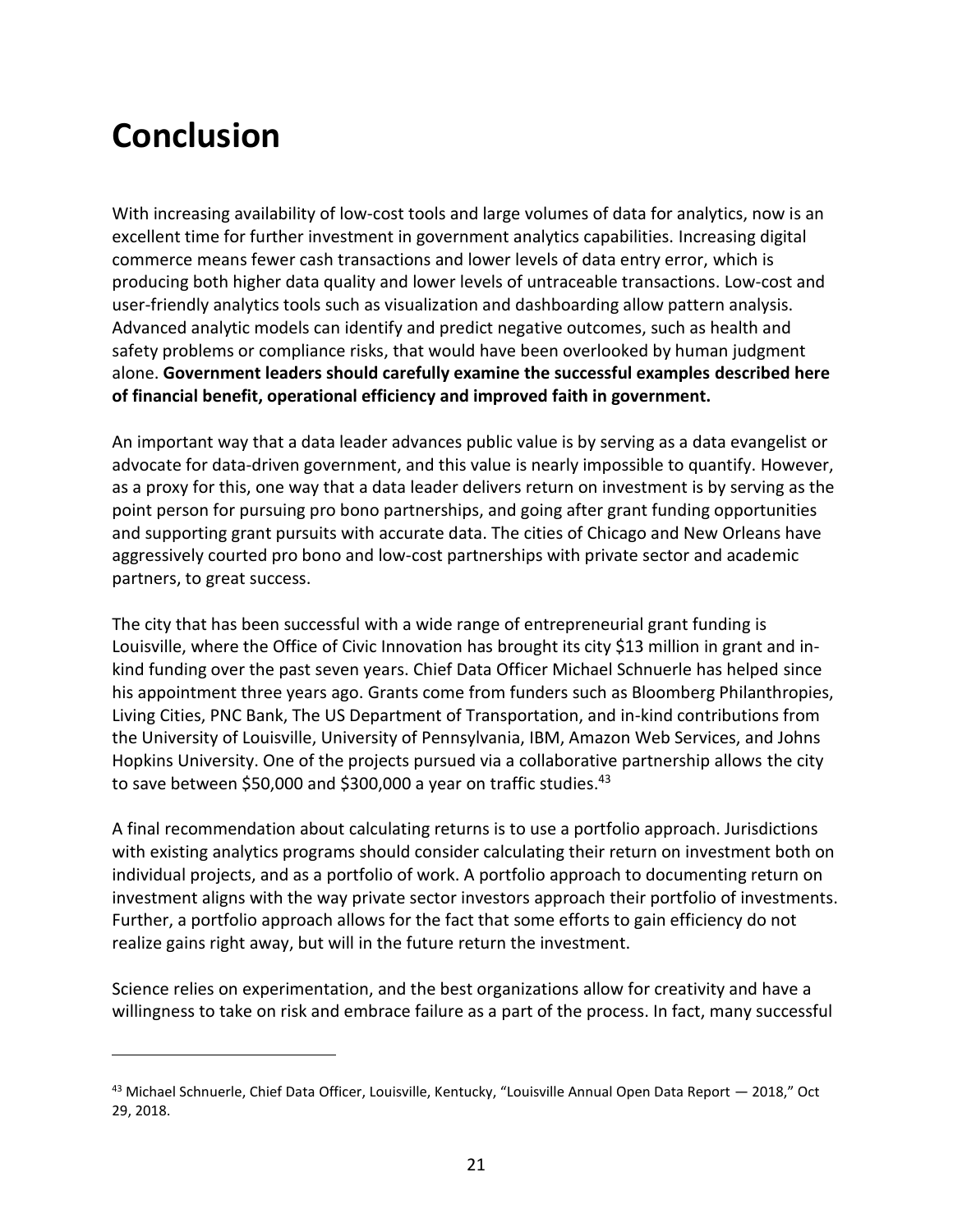analytics efforts today have achieved their results based on failing first with large "moonshot" projects and later learning and adapting via smaller pilot projects – IBM's Watson is a good example of learning from early failure when their much-hyped early efforts at M. D. Anderson did not quickly find solutions to cancer. Failure is often regarded as the best teacher, as long as we are open to learning and adapting.

The findings shared in this report of positive returns for government analytics efforts in organizations that have a data leader such as Chief Data Officer are consistent with research that shows private sector companies with an executive responsible for data analytics outperform peers on financial metrics.<sup>44</sup> As government leaders consider the returns that can be achieved by investing in data skills and tools, it is helpful to consider the wisdom of one of our founding fathers, Ben Franklin, who once said, "An investment in knowledge pays the best interest."

<sup>&</sup>lt;sup>44</sup> Yang Lee, and Stuart Madnick, Richard Wang, Forea Wang, and Hongyun Zhang. "A Cubic Framework for the Chief Data Officer: Succeeding in a World of Big Data," Sloan School of Management, Massachusetts Institute of Technology. March 2014, page 2.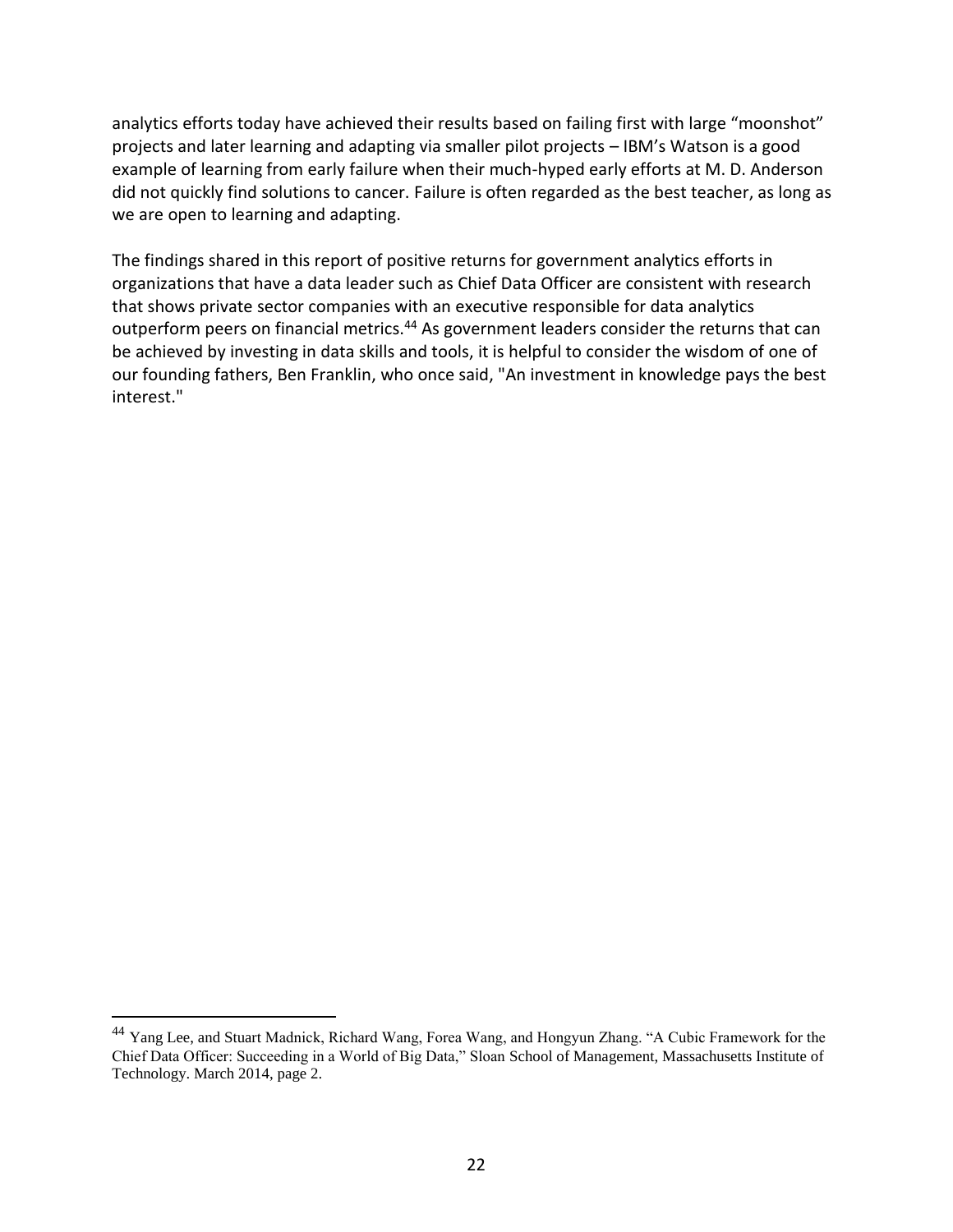# <span id="page-23-0"></span>**Helpful sources**

As demonstrated in this paper, very few of the 30,000 existing units of local government have experience quantifying the value of their data and analytics projects. No standard tools and techniques have been adopted and no common terminology or methodology exists. As jurisdictions begin to create their own locally-relevant case for investing in analytics, the following resources may be of value for guidance or inspiration. In the annotated list that follows, government sources are described first, followed by academic sources.

### **United States Office of Management and Budget (OMB)**

The United States Office of Management and Budget, part of the Executive Office of the President, provides guidance on management to federal agencies and to state and local government as recipients of federal funds. One helpful resource for governments seeking to conduct return on investment analysis is OMB Circular A-94. This 22-page document provides general guidance for conducting benefit-cost and cost-effectiveness analyses. This document was first issued in 1992, and is regularly updated to provide new discount rates for calculating net present value. This resource is useful for anyone in government seeking to understand the long-term return on investment of an initiative or program, but will be far less useful in estimating short term or small scale effects. Most state and local government analytics efforts do not need the complexity of net present value calculations provided in this circular. The circular can be found at:

### <https://www.whitehouse.gov/sites/whitehouse.gov/files/omb/circulars/A94/a094.pdf>

### **United States Government Accountability Office (GAO)**

The United States Government Accountability Office (GAO) provides reference tools to the public to help perform audits in the methodical and thorough fashion that the GAO does. The Yellow Book, one of the key reference documents used in a GAO audit, is provided on their website for public reference. This document outlines the requirements for audit reports, professional qualifications for auditors, and audit organization quality control. This may be of interest to state and local government in conducting self-assessments.

The tool can be found at:<https://www.gao.gov/yellowbook/overview>

### **The Washington State Institute for Public Policy (WISIPA)**

The Washington State Institute for Public Policy (WSIPP) is a nonpartisan public research group staffed by a team of multidisciplinary researchers who conduct applied policy research for the state legislature in a creative and collaborative environment. Created in 1983, WSIPP carries out practical, non-partisan research at the direction of the state legislature or for its Board of Directors. To achieve transparency about their methods, and to help others mimic their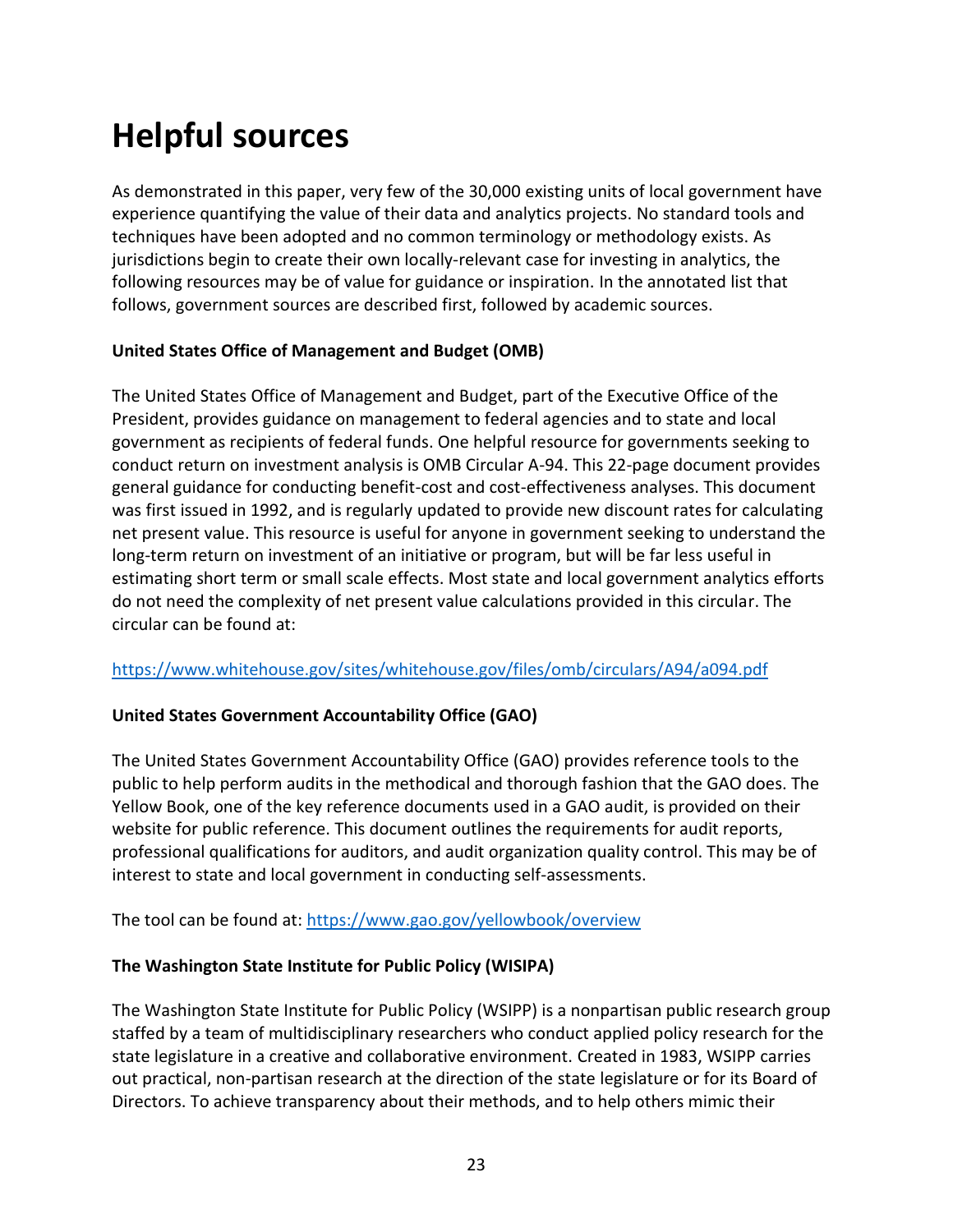methods, WSIPP publishes a comprehensive manual on their methodology. This 220-page document describes the computational procedures used in the Washington State Institute for Public Policy's Benefit-Cost Model. It can be found at:

### [http://www.wsipp.wa.gov/TechnicalDocumentation/WsippBenefitCostTechnicalDocumentatio](http://www.wsipp.wa.gov/TechnicalDocumentation/WsippBenefitCostTechnicalDocumentation.pdf) [n.pdf](http://www.wsipp.wa.gov/TechnicalDocumentation/WsippBenefitCostTechnicalDocumentation.pdf)

#### **Harvard School of Public Health Guidelines for Benefit-Cost Analysis**

A project at the Chan School of Public Health at Harvard has created a detailed set of guidelines for benefit-cost analysis to help non-profits and state and local governments measure the return on the investments they make in health and development projects. The goal of the project is to provide common methods and tools so that across projects, returns can be compared. The website also offers a rich resource of case studies and methodology references. The website is found at:

#### <https://sites.sph.harvard.edu/bcaguidelines/guidelines/>

#### **Urban Institute Pay for Success**

The Urban Institute, a Washington, DC-based non-profit policy research and think tank, has a dedicated team supporting Pay for Success programs with tools and resources that may be of interest to state and local government staff seeking to document return on investment. The premise of Pay for Success is that government programs which are deemed successful gain a payback for their investors, while unsuccessful ones do not. This makes measurement of success critically important to the investor, and to all involved.

The Pay for Success website includes a series of publications on evaluations, controlled experiments and other ways of measuring program success. There are also reports on evaluations already conducted by Urban Institute and guidance on how to best set up a program for effective measurement. Insights from this portal may be valuable to state and local government analysts seeking to be more confident of their data and research skills.

The website can be found at [www.pfs.urban.org.](http://www.pfs.urban.org/)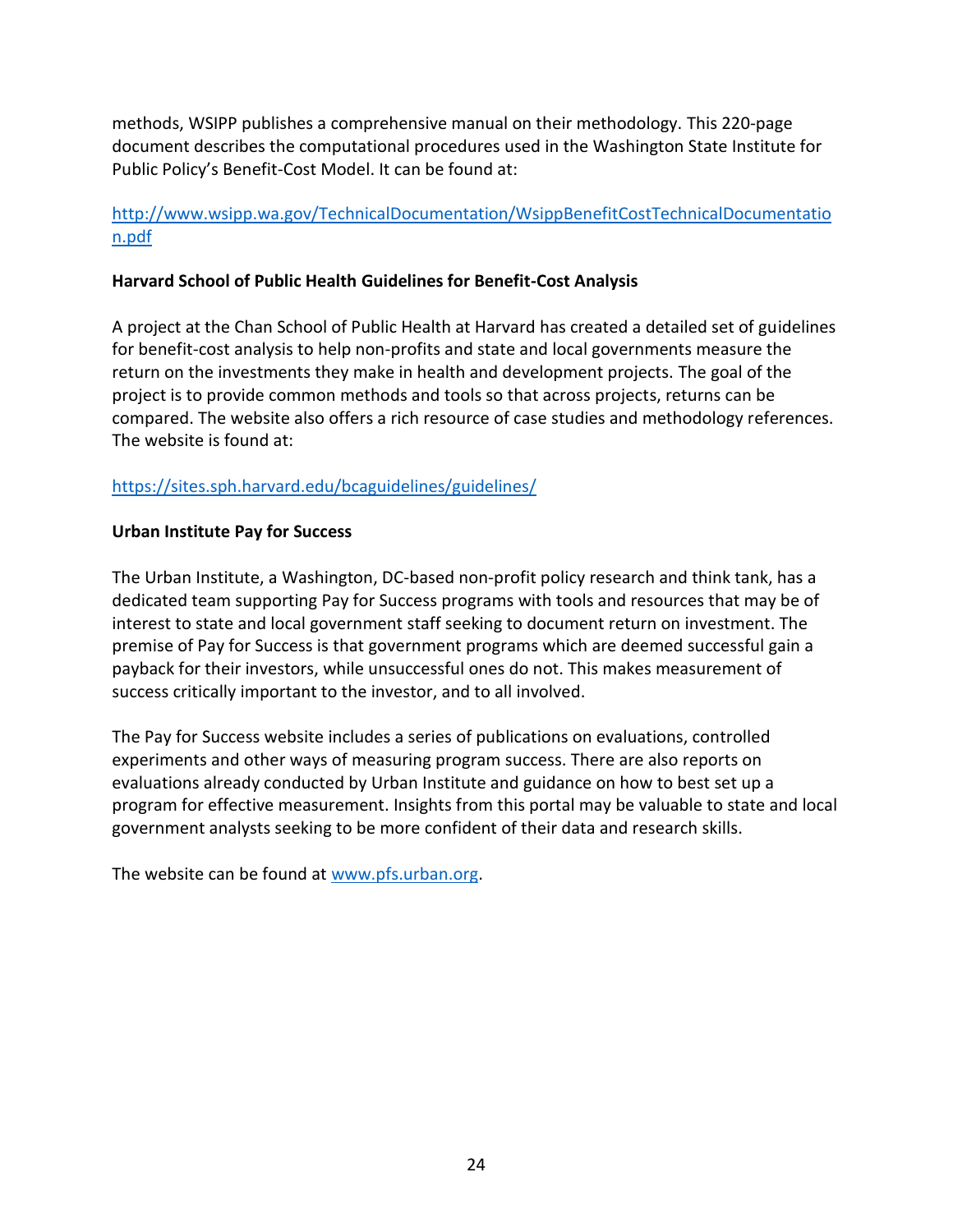# <span id="page-25-0"></span>**Sources**

Accenture Consulting, "Measured and Treasured: Massachusetts Puts HR Analytics to Work for its People," 2017.

Allas, Tera; Dillon, Roland; and Gupta, Vasudha; "A Smarter Approach to Cost Reduction in the Public Sector." June 2018, McKinsey & Company.

Alessandro, Martin, Carlos Scartascini, Bruno Cardinale Lagomarsino, Jerónimo Torrealday, "Transparency and trust in government: Evidence from a survey experiment," Inter-American Development Bank, February 2019.

Bloomberg Cities, "How a handwritten note helped Syracuse collect \$1.5 million in back taxes," December 12, 2018**.**

Bond, Chad and Tyronne Fisher, "Spend controls: saving money and making things better," Blog post, UK Government Digital Service, 16 July 2019.

Chieppo, Charles. "New Orleans' Winning Strategy in the War on Blight," Data-Smart City Solutions, March 18, 2014.

Cunningham, Susan; McMillan, Mark; O'Rourke, Sara; and Schweikert, Eric, "Cracking down on government fraud with data analytics," October 2018, McKinsey & Company.

Cunningham, Susan; Davis, Jonathan; and Dohrmann, Thomas, "The trillion-dollar prize: Plugging government revenue leaks with advanced analytics," January 2018, McKinsey & Company.

Davenport, Thomas H. *The AI Advantage: How to Put the Artificial Intelligence Revolution to Work*, MIT Press, 2018.

Diaz, Alejandro; Rowshankish, Kayvaun; and Saleh, Tamim. "Why Data Culture Matters." McKinsey Quarterly. September 2018.

Dorn, Stan; Milner, Justin, and Eldrige, Matthew. "More Than Cost Savings: A New Framework for Valuing Potential Pay for Success Projects." Urban Institute, May 5, 2017.

Dorrill, Ruth Ann. HHS OIG: Federal Healthcare Insights, Lone Star Winter Institute (presentation), January 2018, [http://lonestarhfma.org/wp-content/uploads/2015/06/180105-](http://lonestarhfma.org/wp-content/uploads/2015/06/180105-Dorrill.pdf) [Dorrill.pdf.](http://lonestarhfma.org/wp-content/uploads/2015/06/180105-Dorrill.pdf)

Douglas, Theo. "5 Ways Data Analytics, Performance Agreements Saved Cincinnati \$3.3 Million in Fiscal 2017," Government Technology, May 10, 2017.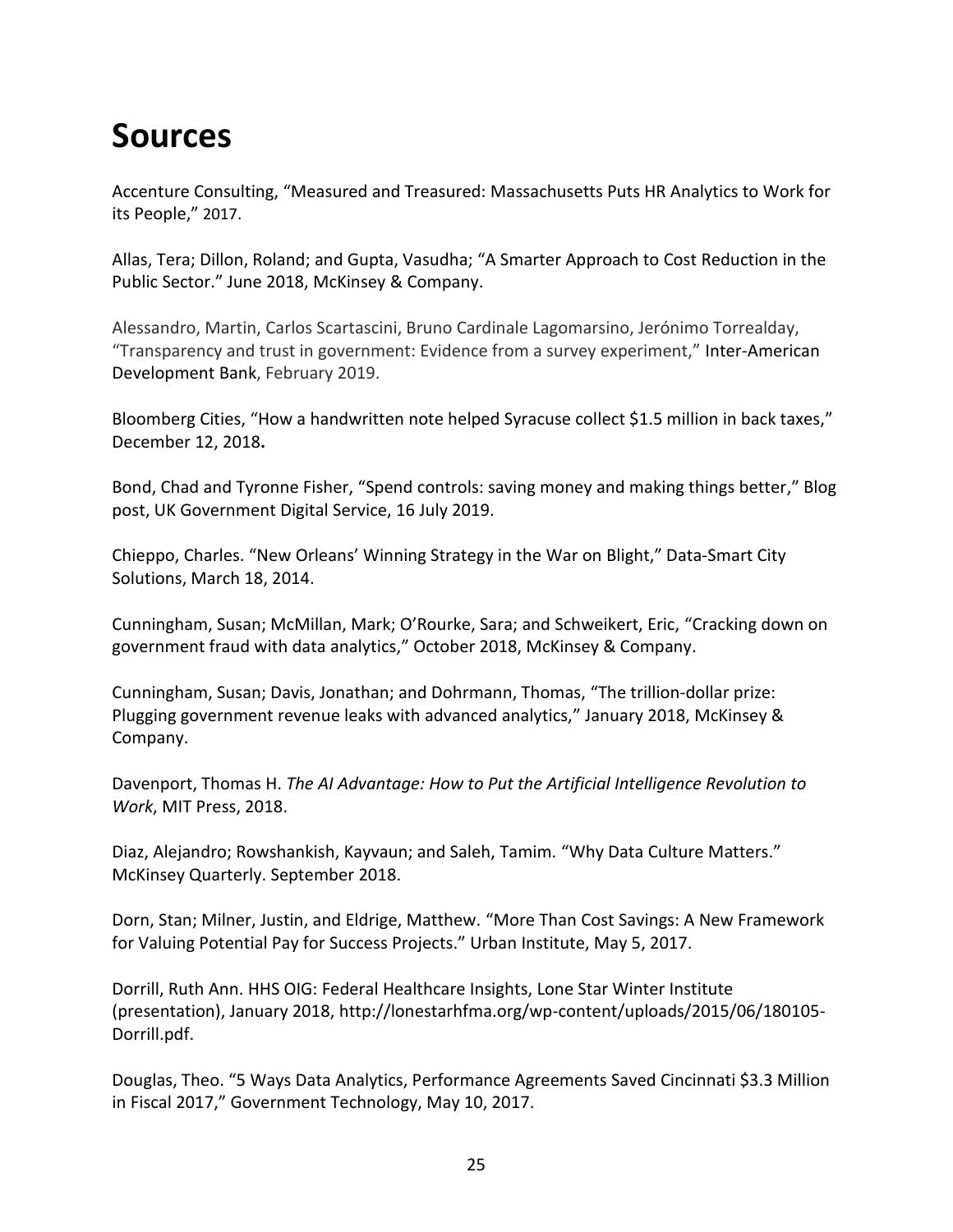Eggers, William; Schatsky, David; and Viechnicki, Peter; "AI-Augmented Government: Using Cognitive Technologies to Redesign Public Sector Work," Deloitte University Press, April 2017.

Edelstein, Sam, Chief Data Officer Medium blog post, June 13, 2019. https://medium.com/@samedelstein/chief-data-officer-7bfc16b2401c

Elder Research, "Reducing Fraud, Waste, and Abuse at the United States Postal Service," case study.

Hicks, Kim, Data Scientist, and Dana Cano & Chris Castle, Principal Real Property Appraisers, City and County of San Francisco, "Streamlining Property Tax Appraisals"

Hillenbrand, Katherine. "Predicting Fire Risk: From New Orleans to a Nationwide Tool," Data-Smart City Solutions, June 9, 2016.

Hirsch, Michael. Washington State Institute for Public Policy, interview by author, April 4, 2019.

Kelly, Ed. Data Coordinator, State of Texas Department of Information Resources, interview by author March 8, 2019.

Konkel, Frank. "Better Data Just Saved Taxpayers \$900 Million in Medicare Fraud," NextGov, Government Executive Media Group, June 23, 2016, [https://www.nextgov.com/analytics](https://www.nextgov.com/analytics-data/2016/06/better-data-just-saved-taxpayers-900-million-medicare-fraud/129357/)[data/2016/06/better-data-just-saved-taxpayers-900-million-medicare-fraud/129357/.](https://www.nextgov.com/analytics-data/2016/06/better-data-just-saved-taxpayers-900-million-medicare-fraud/129357/)

Lee, Yang, and Stuart Madnick, Richard Wang, Forea Wang, and Hongyun Zhang. "A Cubic Framework for the Chief Data Officer: Succeeding in a World of Big Data," Sloan School of Management, Massachusetts Institute of Technology, March 2014.

McCall, Bo, Aaron Dispenza and Trent Mordhorst, "Increasing Registrations for Delinquent Business Licenses in Kansas City, Missouri," Kansas City Office of Performance Management.

McGinty, Jo Craven. "How Do You Fix School Bus Routes? Call MIT," Wall Street Journal, August 12, 2017.

Moghe, Sonia. "Patients give horror stories as cancer doctor gets 45 years," *CNN*, July 11, 2015, [https://www.cnn.com/2015/07/10/us/michigan-cancer-doctor-sentenced/index.html.](https://www.cnn.com/2015/07/10/us/michigan-cancer-doctor-sentenced/index.html)

Norton, Michael and Ryan Buell, "Think Customers Hate Waiting? Not So Fast…" *Harvard Business Review*, May 2011.

Results for America, "Louisville: Open Data, Performance Management, and Continuous Improvement," June 30, 2015.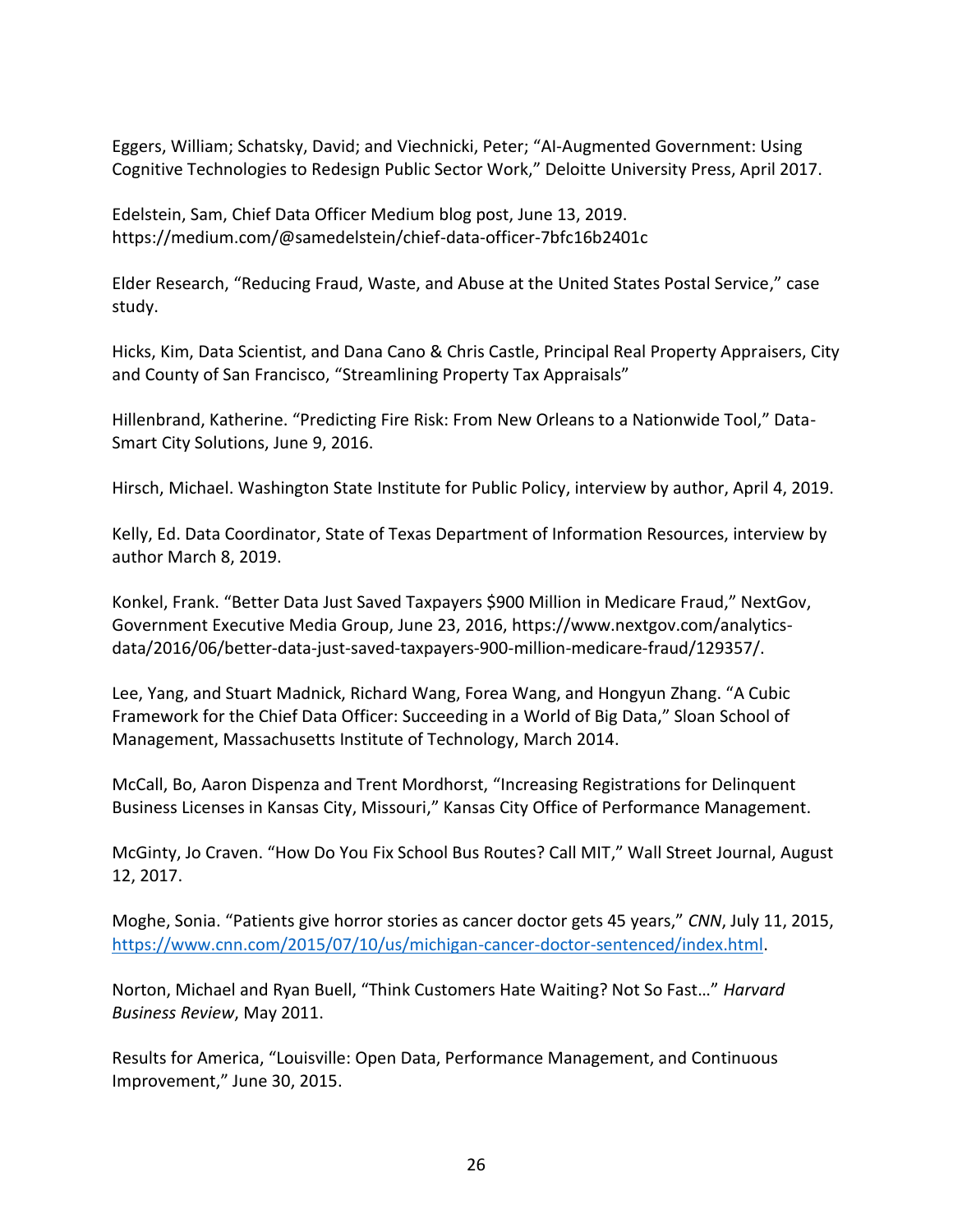Roche, Eric, Chief Data Officer, Kansas City, Missouri, email correspondence April 17, 2019.

Schnuerle, Michael, Chief Data Officer, Louisville, Kentucky, "Louisville Annual Open Data Report — 2018," Oct 29, 2018.

Shacklett, Mary, "Fighting tax return fraud with analytics," Tech Republic, April 14, 2016.

Smith, Warren, "How GDS is helping tackle global corruption," Blog post, UK Government Digital Service, January 22, 2019.

Smith, Warren, Global Digital Marketplace Programme Director in the UK Government Digital Service, interview by author July 29, 2019.

Spector, Julian. "Chicago Is Predicting Food Safety Violations. Why Aren't Other Cities?" Citylab, January 7, 2016.

Thornton, Sean. "Using Predictive Analytics to Combat Rodents in Chicago," Data-Smart City Solutions, July 12, 2013.

Thornton, Sean. "Making Chicago's Beach Water Safer With Analytics," Data-Smart City Solutions, September 12, 2017.

Tshibaka, Kelly. CDO Summit Speakers, [http://dc.cdosummit.com/speakers/kelly-tshibaka/,](http://dc.cdosummit.com/speakers/kelly-tshibaka/) CDO Club, July 2017.

UK National Audit Office, " Digital transformation in government" Report by the Comptroller and Auditor General, March 30, 2017.

Washington State Institute for Public Policy, Benefit-Cost Model Technical Documentation, December 2018.

Wiseman, Jane. "Discovering the True Value of City Data Experts." Data-Smart City Solutions. Ash Center at Harvard Kennedy School, November 2017.

Wiseman, Jane. "Customer Driven Government," *Data-Smart City Solutions*, August 2015.

Wiseman, Jane. Data-Driven Government: The Role of Chief Data Officers, IBM Center for the Business of Government, September, 2018.

Wood, Colin. "Data-sharing Agreement Saves Texas \$90 million," Statescoop, January 11, 2019.

Wood, Colin. "How Boston plans to save \$1 million by watching its power bill" Statescoop, March 30, 2017.